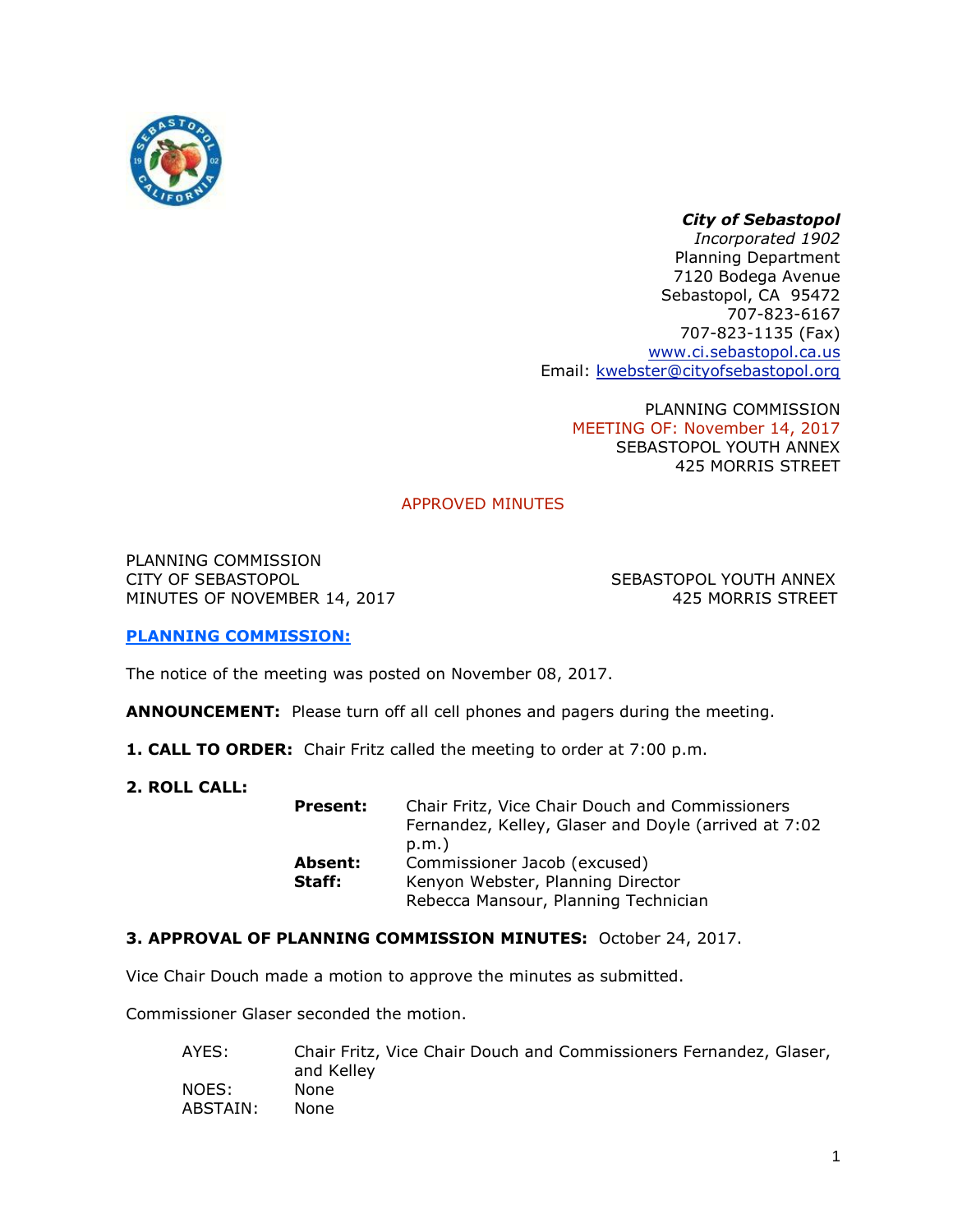**4. COMMENTS FROM THE PUBLIC ON ITEMS NOT ON AGENDA -** This is for items *not* on the agenda, but that are related to the responsibilities of the Planning Commission or City Council. The Commission and Council receive any such comments, but under law, may not act on them. If there are a large number of persons wishing to speak under this item, speaking time may be reduced to less than 3 minutes, or if there is more than 15 minutes of testimony, the item may be moved to the end of the meeting to allow agendized business to be conducted.

Mark Johnson, Orchard Street, commented:

• As somebody who wishes to add an accessory dwelling unit, he expressed a concern over the permitting fees and other requirements associated with accessory dwelling units.

Chair Fritz responded that that very subject was likely to come up during the Commission's discussion of agenda item 8A and suggested that Mr. Johnson hold his comments until that time.

Mr. Johnson thanked Chair Fritz and agreed to hold his comments until the appropriate time.

Dan Davis, 8880 Barnett Valley Road, commented:

- Has owned commercial property near Village Park for a very long time.
- Would like to help address our County's housing crisis by developing housing on said property.
- Expressed interest in any discussions that may impact his ability to develop there.
- He and his architect, Kathy Austin, will be following the Commission's deliberations and may make some suggestions as appropriate.
- Thanked the Commission for their time.

Hearing nothing further, Chair Fritz closed the public comment period.

## **5. STATEMENTS OF CONFLICTS OF INTEREST:** There were none.

## **6. PLANNING DIRECTOR'S REPORT (Update on Future Agendas, Action of Other Boards and City Council)**

Director Webster provided the following update:

- At their last meeting, the City Council conducted design review of an application from Armstrong Development of the second building at the CVS site.
	- Under the settlement agreement between the City, CVS and Armstrong, the Council retained jurisdiction of design review for that building.
	- The Council had a number of comments and ideas about the proposed project and formed a subcommittee to work with the applicant.
- On November 21, the Council is scheduled to hear a report from their Housing Subcommittee.

Topics will include:

- How to fund affordable housing,
- Whether the City should adopt the kinds of regulations that the County of Sonoma and City of Santa Rosa have as in terms of the recent fire devastation and recovery.
- The next regularly scheduled Planning Commission meeting will take place on November 28.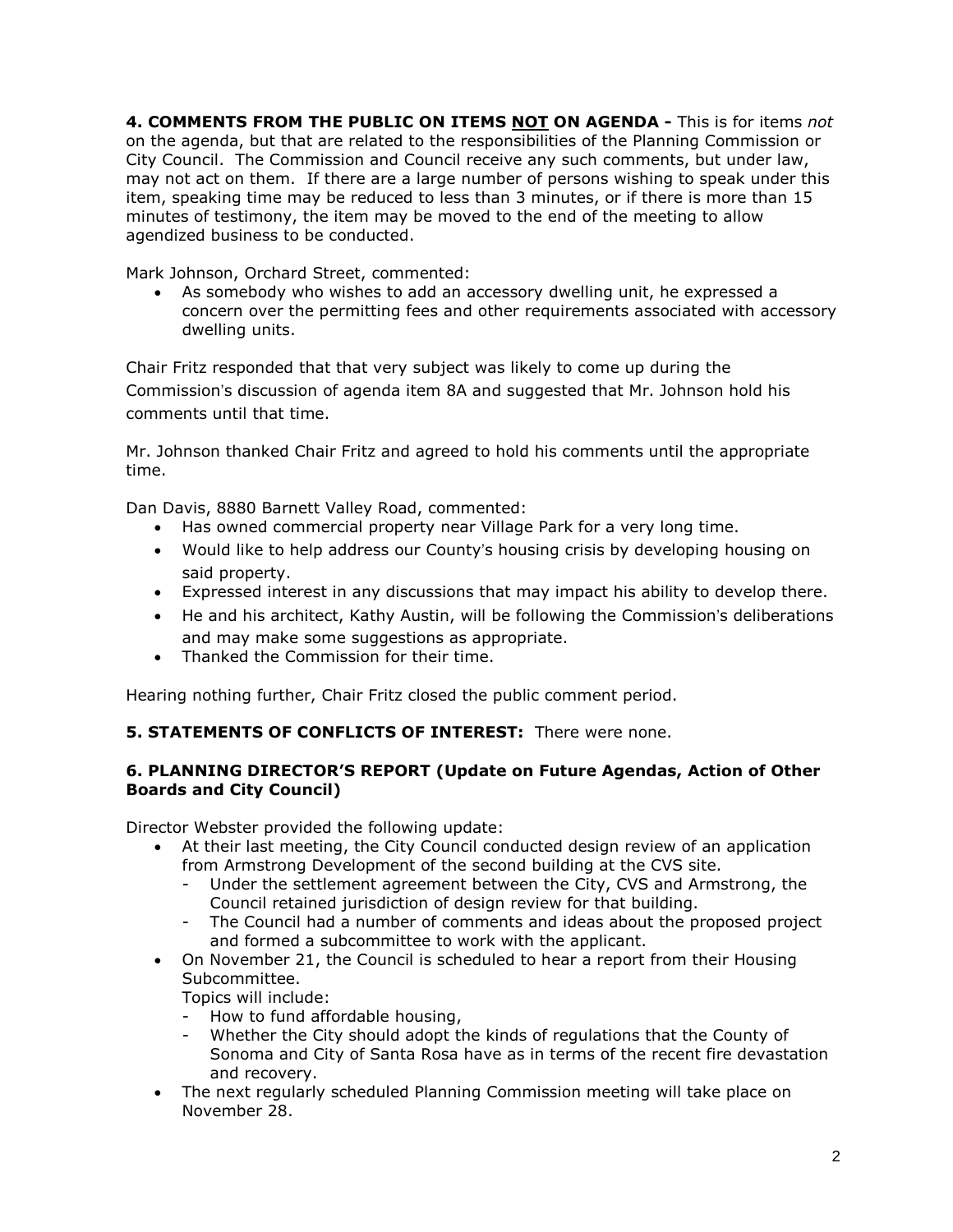Director Webster update continued:

- Assuming discussion of item 8A does not conclude tonight, a continuation of their discussion will be on the agenda.
- In addition, a public hearing on the draft cannabis ordinance will be on the agenda.
	- The first draft of the ordinance was transmitted to the Commission as part of this agenda packet to give the Commission, and others, an early indication of the ordinance.
	- . The hearing has been advertised as not occurring earlier than 9 p.m.
- Agenda items are expected for the regularly scheduled Planning Commission meeting of December 12.
- The regularly scheduled Planning Commission meeting of December 26 will be cancelled due to the holiday.
- The annual Sonoma State Planning Commissioners Conference will take place on December 2.
	- Some people from jurisdictions who were directly impacted by the fires will be there to report on what that has been like for them.

The Commission asked questions of Director Webster.

#### **7. CONSENT CALENDAR (PUBLIC HEARING IF REQUESTED):** (none)

#### **8. PUBLIC HEARING:**

**A. ZONING ORDINANCE UPDATE:** The Commission will conduct a Public Hearing and begin review of comprehensive Zoning Ordinance amendments intended to implement policies of the new General Plan as well as discussions at the City's Housing Subcommittee meetings, and make other policy, procedural, clarification, and organizational changes. The revisions propose creation of several new Zoning districts, make numerous changes to facilitate housing development, propose lower parking requirements, and create or modify requirements for food trucks, beekeeping, community gardens, vacation rentals, inclusionary housing, car washes and service stations, and commercial outdoor barbeques as well as other provisions. Revisions are also proposed to procedural provisions, including modifying the Subdivision Ordinance to allow Planning Commission approval of minor subdivisions. The Commission's recommendations on the amendments will be forwarded to the City Council for final action.

Director Webster provided a brief introduction.

Beth Thompson, De Novo Planning Group, thanked Kenyon for his thorough introduction and was available for questions.

Chair Fritz suggested that the Commission stick to general questions initially so that the public comment period can be opened without much delay.

The Commission concurred.

Chair Fritz asked for general questions of Director Webster and the consultant.

The Commission asked questions of Director Webster and Ms. Thompson.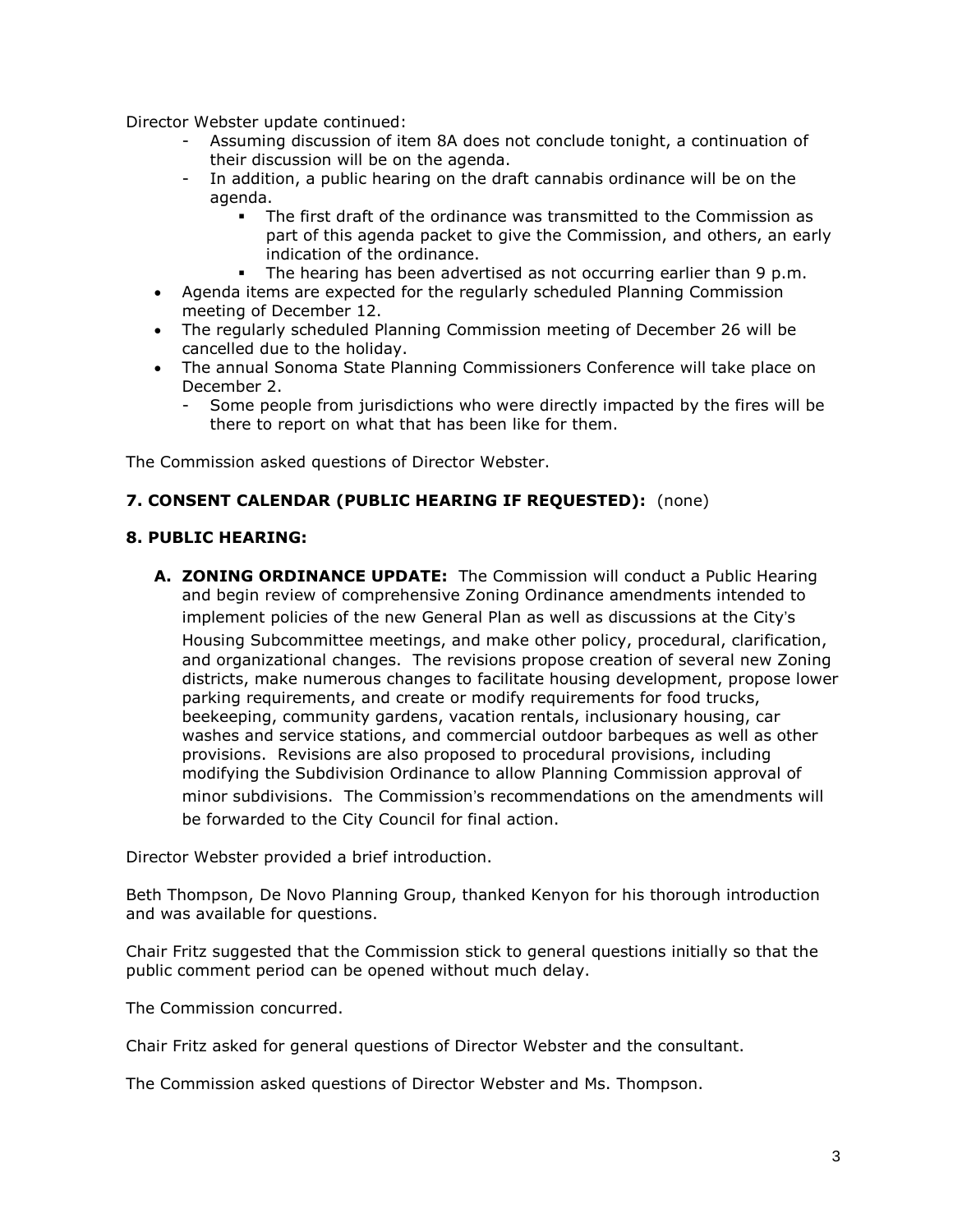Commissioner Glaser commented:

- The term 'family' is not defined.
	- Suggested that the term, 'family' be defined as, 'see household.'
- There are a number of sections that have definitions, while other sections do not. – All of the definitions should be consolidated into one place.

Commissioner Kelley commented that it can be very difficult to hear comments when watching the playback on Live Stream and requested that all speakers be mindful of, and speak clearly into the microphones.

Commissioner Kelley commented on process.

Director Webster and Chair Fritz made clarifying statements.

Commissioner Fernandez asked procedural questions of Chair Fritz.

Chair Fritz responded to Commissioner Fernandez's questions and suggested that the Commission begin their discussion by working through the Housing Subcommittee list, numbered 1 through 11, in the memorandum that was provided by De Novo Planning Group.

The Commission concurred.

Chair Fritz asked if members of the public wished to speak on this item.

Jennifer Estrella, Director of Real Estate Development for Habitat for Humanity of Sonoma County, commented:

- Resides in Sebastopol.
- Has experience working for both market-rate and affordable housing developers.
- Expressed being very concerned over inclusionary housing requirement exemption #7.
- While the land trust is a good model, its placement in the Code seems to steer market-rate developers towards the land trust.
- Habitat for Humanity's model is different in that you can own the land when you buy a home through Habitat.
- Other options are important and should be presented.
- Expressed being available to answer questions should the Commission have any.
- Asked the Commission to consider her statements.
- Thanked them for their time.

Dante Love, Founder of Pendant Homes, commented:

- Currently working to build ten net-zero energy small homes in Sebastopol.
- Wishes to talk specifically about some of the things that are making it difficult for him to build those homes here.
- Referred to Chapter 17.250 and commented that he liked the recommendations to raise the threshold for the inclusionary housing ordinance.
	- Asked the Commission to consider reducing the minimum unit square foot size that is included in the inclusionary housing ordinance.
	- In the County of Sonoma units below 1,000 square feet are exempt.
- Asked the Commission to consider exempting units below 1,000 square feet as well.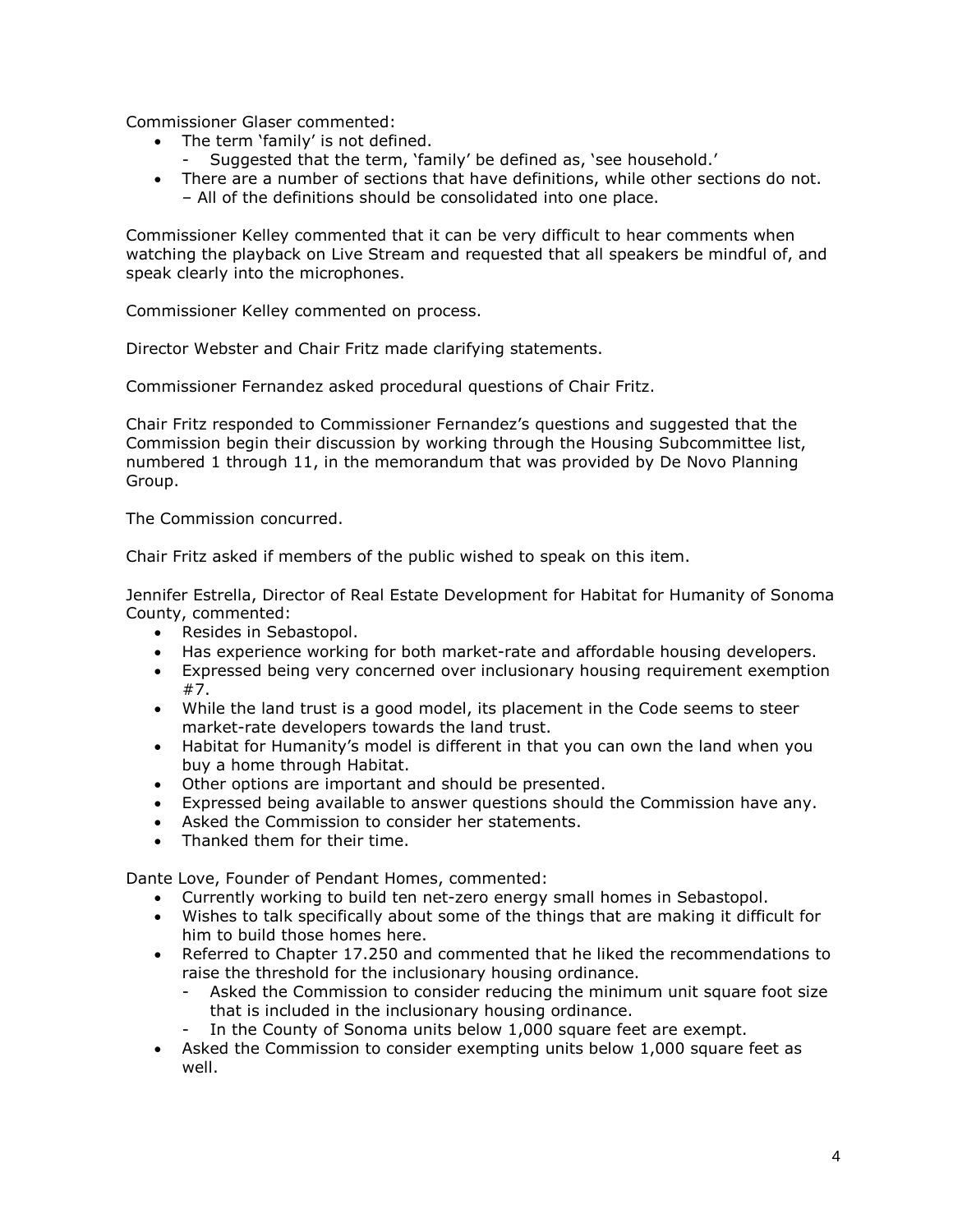Mr. Love comments continued:

- Referred to Chapter 17.40.040 and commented that he would like to see the minimum lot size in the PC District reduced from 25,000 square feet to 15,000 square feet.
- Thanked the Commission for their time.

Steve Pierce, Jesse Street, commented:

- Commends staff and the Commission for their efforts here.
- Can support some of the proposed changes.
- Some higher density development in order to provide new housing is okay.
- Supports electric vehicle charging and requiring bicycle parking.
- The proposed changes fall substantially short when it degrades our standards for vehicle parking requirements.
- He and his wife attended most of the meetings of the Housing Subcommittee.
	- Those meetings did not really include discussion of reducing our parking requirements.
- Grateful for the opportunity to speak about the issue of parking.
- While he is lucky to be able to walk on most days to his place of employment downtown, he still owns and relies on a car.
- Due to the cost of living around here, multiple incomes are usually required to make it work. This likely results in multiple cars per household.
- Cars will not go away just because adequate parking is not being required.
- People will wind up parking in on-street parking spaces which will have an impact on surrounding residents and businesses.
- West Hills Circle is an example of a development that has almost four parking spaces per unit, when counting off-street and on-street parking, and it's not working.
	- The development is so packed with cars that parking permits were recently required which created stress and hassle, especially when the tow trucks would come to tow away the unpermitted cars.
	- If this development was built according to the proposed standards, there would be around half the number of parking spaces than are there now.
- Burbank Housing currently has around 100 parking spaces for around 150 units. If this development was built according to the proposed standards, it would have around 75 parking spaces.
- What is being proposed is less parking than is required by the City of Santa Rosa. The City of Santa Rosa actually has a working transit system.
- There seems to be a touch of hubris or a disregard to what the impacts with lowering our standards for parking are.
	- For example, thoughts about the future where we don't have as many cars because of autonomous vehicles.
	- While he hopes that that day will come, it is not here now.
	- If it does, then we can lower our standards to match the reality.
	- For now, people have cars and they need to be able to park them.
- Urged the Planning Commission to reject the proposed changes to the vehicle parking requirements.
	- New development must provide its fair share of parking and the current standards have served the town well.
- Thanked the Commission for their time.

Lisa Pierce, Jesse Street, commented:

- Grateful to staff and the Commission for doing the job that they're doing.
- Expressed being worried about the proposed changes to parking.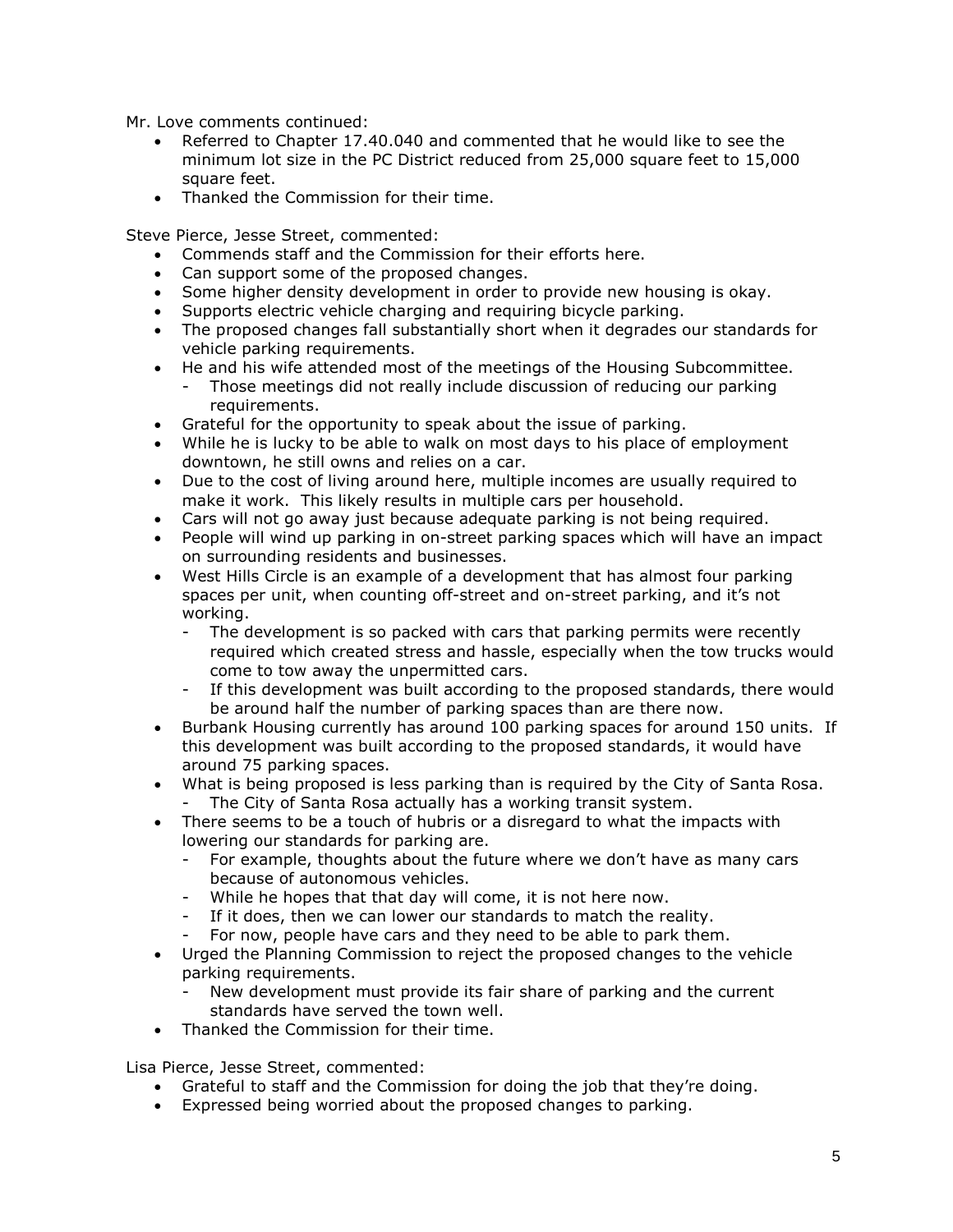- Ms. Pierce comments continued:
	- If these proposed changes are passed our town, our businesses and our residents will pay a heavy price.
	- Expressed being especially concerned over the reduction in parking requirements for new buildings as well as the allowance of on-street parking to count towards fulfilling those requirements.
	- Agrees with the prior speaker on it being hubris to assume that we will not be driving our own cars in the future.
	- While things may change, we do not know what that may look like in the future.
	- Changing these rules now would be premature.
	- Parking areas can always be built over later with housing.
		- Once a building is built, the parking is gone.
	- While people may not think about this very much, it is important to consider how a parking space that is occupied by a resident of an apartment in town will have a very different impact on the surrounding businesses than a parking space occupied by a customer.
		- The resident might have their car sitting for days in a parking space and never go into a nearby business at all.
		- A customer on the other hand will park their car, go to and support that business, and then drive off freeing that space for the next customer.
		- If residents of new apartments are parking in the parking spots along the street, the customers are left circling the block without finding anywhere to park. This will result in the customer getting discouraged from shopping and eating in our town.
		- Most diners and customers do not live in town, they come from all around and our businesses absolutely depend on them for their survival.
	- If these changes go through, a three bedroom apartment would only be required to have ¾ of one of-street parking spot and one parking space that could be satisfied by on-street parking.
		- That amounts to less than two total parking spots for a three bedroom apartment.
	- Forcing people to potentially have to park and walk blocks away from their home could result in unintended consequences in terms of safety as well.
	- Real life situations matter.
	- Under the proposed changes, finding a place to park will become a real stress on people's lives.
	- The proposed in-lieu fee for parking is not okay.
		- There is no quarantee that this parking payoff would result in any more parking that would actually help the affected businesses.
		- This part of the plan is much too vague and premature.
	- Sebastopol is a small, semi-rural town that is far from a transit corridor.
	- Believes changing these parking requirements would have long term and very damaging consequences for our town, for residents, and especially for our businesses.
	- Let's wait and see how things develop before we make some serious mistakes.
	- Thanked the Commission for their time.

Laura Burkey, Jewell Avenue, commented:

- Echoes concerns of the previous two speakers regarding the proposed changes surrounding parking.
- Expressed a concern over Florence Avenue.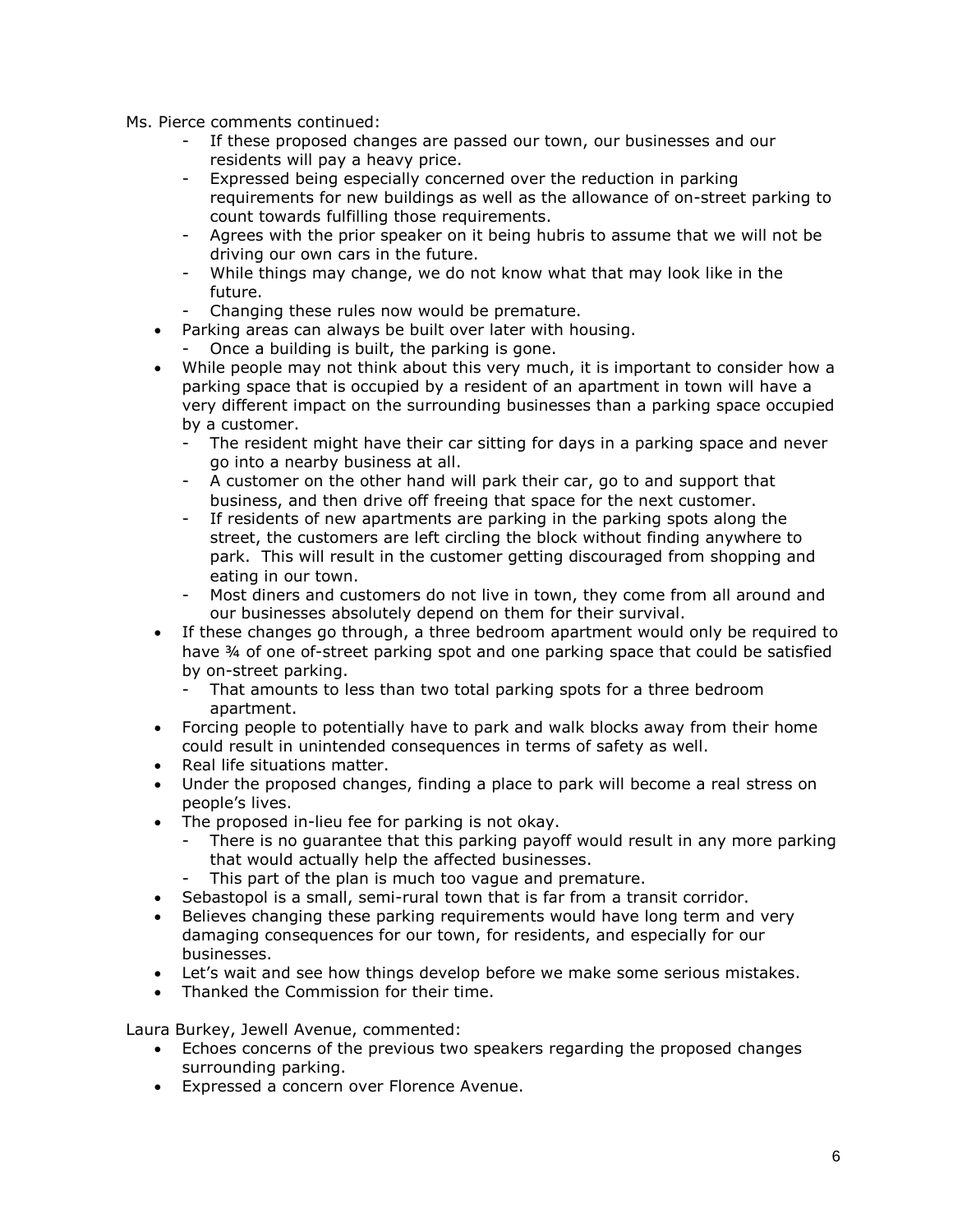Ms. Burkey comments continued:

- Even without these proposed changes, people already park on both sides of the street.
- In an emergency, she questioned the ability of emergency vehicles to gain necessary access due to how congested the street already is.
- It is not safe to have a situation where only one car can pass through a street at a time.
- It is virtually a one-way street depending on how many cars are going in each direction.
- Every street in town could be like Florence Avenue if these proposed parking reductions are passed through.
- Thanked the Commission for their time.

Dev Goetschius, Executive Director of Housing Land Trust of Sonoma County, commented:

- Thanked staff and the Commission for all of their hard work.
- While she did not plan on speaking based on the volume of information for the Commission to cover, based on comments by a previous speaker, she wished to clarify some points.
- Housing Land Trust of Sonoma County does not build or develop.
	- Housing Land Trust partners with for-profit and non-profit developers.
- Housing Land Trust of Sonoma County was initially created to further Habitat for Humanity's mission.
	- 50% of Habitat for Humanity homes are Land Trust homes in Sonoma County.
- Housing Land Trust of Sonoma County tends to stay low-profile.
- The goal of Housing Land Trust of Sonoma County is homeownership for working families.
- Explained how their process works.
- Thanked the Commission for their time.

Natalie Timm, Fircrest Avenue, commented:

- Thanked the Commission for their service to the community.
- Agrees with comments on misgivings surrounding parking.
	- Seeking parking is a waste of energy.
	- We're trying to do our best in terms of our carbon footprint.
	- In other areas people are spending hours driving around looking for parking.
	- Cars are enlarging, not compressing.
	- It doesn't make sense to cut the number of required parking spaces.
	- Parking around here will get worse if the proposed changes are implemented.
- On the subject of tying affordable housing and parking together;
	- Most people in affordable housing are people who depend a lot on cars because they're working several jobs and need flexibility.
- We have very little flexibility in our public transportation here.
- Asked if any of this took into consideration the parking study that was ordered by the Council during their exploration of the potential Pine Grove Square project.
	- During that process people said that the city could not afford to lose that central downtown parking lot which is why the Council hired someone to study the issue of parking.
- As a senior citizen, she commented that it is important to realize that it takes longer to change than we think.
- The proposed parking reductions are too futuristic.
- Cannot wait for an automatic driving service.
- Thanked the Commission for their time.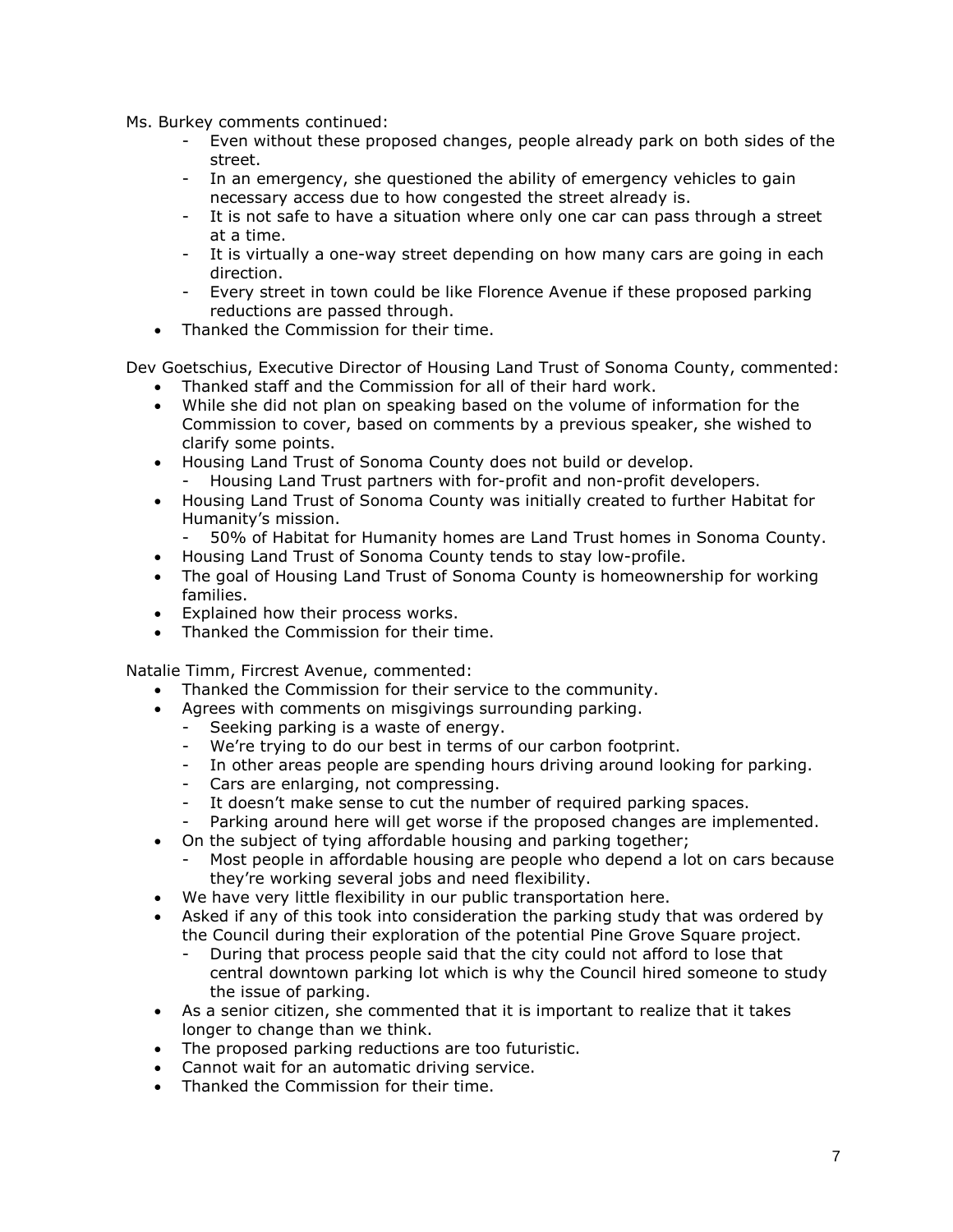Mark Johnson, Orchard Street, commented:

- Wished to speak on accessory dwelling units.
- Has attended many educational talks on these matters.
- In looking into obtaining a permit to add a junior dwelling unit to his home, he was told by our local Building Department that sprinklers may be required and that the permit fees alone could cost anywhere from \$8,000 to \$10,000.
- Put a small addition on his house this past spring and paid all of the associated fees at that time.
- Understands that fees are involved.
- The fees for somebody wishing to add a junior dwelling unit to their home, which would add to our rental inventory in Sebastopol, should be amended and the process streamlined to encourage more people to do what he is hoping to do.
- Would be willing to work with people on figuring out more appropriate solutions.
- Thanked the Commission for their time.

Marsha Sue Lustig, a resident of Sebastopol, commented:

- Sent an email to the Commission earlier today.
- The anecdotal stories about what might happen if you provide less parking and allow more living space or business, has nothing to do with public safety.
- Expressed being very supportive of shrinking our parking requirements.
- We cannot enact anything that is not deemed safe by a number of entities.
- On the subject of accessory dwelling units, she suggested that a graduated table to allow up to 1200 square feet, on parcels up to 15000 square feet be included instead of what is being proposed.
- Her email included ideas intended to spur development of accessory dwelling units in light of our need for both temporary and permanent housing in our community.
	- The City could have an architectural competition to identify some number of accessory dwelling unit styles. The City would pay the architect to allow the City to freely use the plans. Anybody who used the approved plans would pay only a nominal charge (perhaps a percentage of the construction costs).
	- Supports a reduction in fees.
	- People are not building accessory dwelling units like they should because they're too expensive to build at present.
- Likes the Lilypad Homes idea.
- Reiterated her support of reducing our parking requirements.
- Thanked the Commission for their time.

Kurt Olson commented:

- He and his wife own Screamin' Mimi's.
- If you're talking about changing the parking in any direction, it should be tied with time limits for the spaces as well as enforcement of those limits.
- Enforcement around Screamin' Mimi's only occurs two days per week.
- Business owners wind up parking in the available spots.
- He, his wife, and their employees park further away.
- Development of The Barlow has changed things already parking-wise, and Hotel Sebastopol will have a huge impact once built.
- A reduction in parking in the downtown area at this point does not seem to make much sense.
- The intersection nearest his business is very dangerous and should be addressed.
	- Has contemplated moving his business out of a concern for the safety of their customers.
- Thanked the Commission for their time.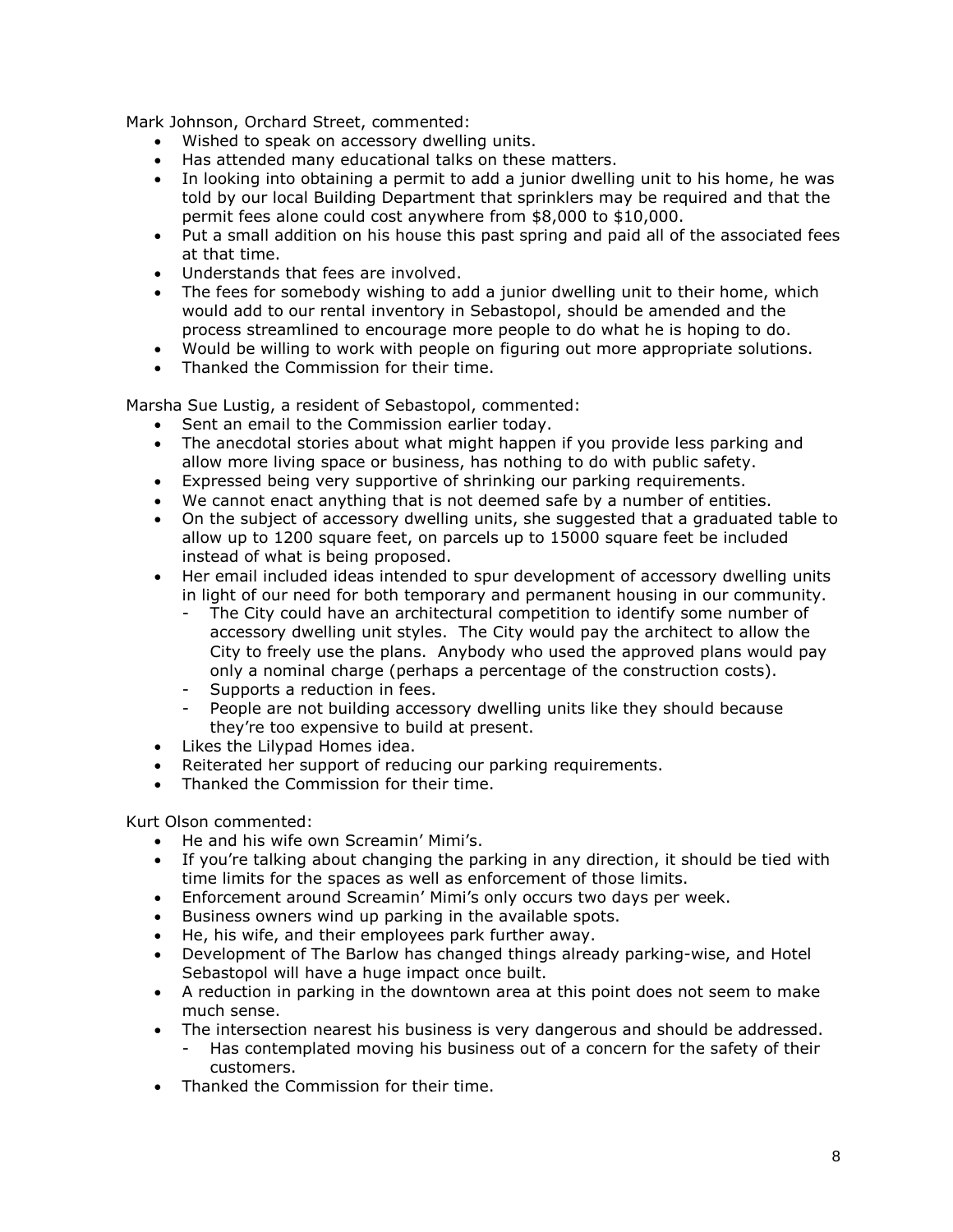Hearing nothing further, Chair Fritz closed the public comment period.

Chair Fritz reiterated his early suggestion that the Commission begin their discussion by working through the Housing Subcommittee list, numbered 1 through 11, in the memorandum that was provided by De Novo Planning Group.

The Commission concurred.

The Commission asked a number of questions of Director Webster and Ms. Thompson throughout their discussion.

Chair Fritz suggested that the Commission stick to substantive issues and email staff directly with minor changes such as typos, formatting, etc.

Staff and the Commission concurred.

Chair Fritz asked to hear from the Commission on item number 1 under Housing Subcommittee in the memorandum that was provided by De Novo Planning Group which read, 'Allow accessory dwelling units of up to 1,200 sq. ft. on parcels of 15,000 sq. ft. or greater, where there are at least four off-street parking spaces on the site.'

Commissioner Glaser commented:

• 1,200 square feet is a good sized building and a lot of people are looking for something smaller.

Commissioner Doyle commented:

- Disagrees with this change.
- 1,200 square feet is a full-size house.
- A 15,000 square foot parcel would typically be in a zone that is intended for low density single family residential.
	- The proposal would basically be doubling the allowed density of full-size houses in a low density zone.
- We currently allow an 840 square foot accessory dwelling unit.
- Reiterated his disagreement for allowing accessory dwelling units to be larger than 840 square feet.

Commissioner Kelley commented:

• Would not be in support of allowing a 1,200 square foot accessory dwelling unit as a vacation rental.

Chair Fritz commented that the City has already established that any accessory dwelling unit authorized after July 01, 2017 shall not be rented on a transient occupancy basis.

Commissioner Doyle commented:

- Emphasized that at 1,200 square feet an accessory dwelling unit (ADU) is starting to not be 'accessory' anymore.
- An accessory dwelling unit is typically subordinate in size to the primary dwelling unit.

Vice Chair Douch commented:

• An 840 square foot accessory dwelling unit would typically accommodate a two bedroom home.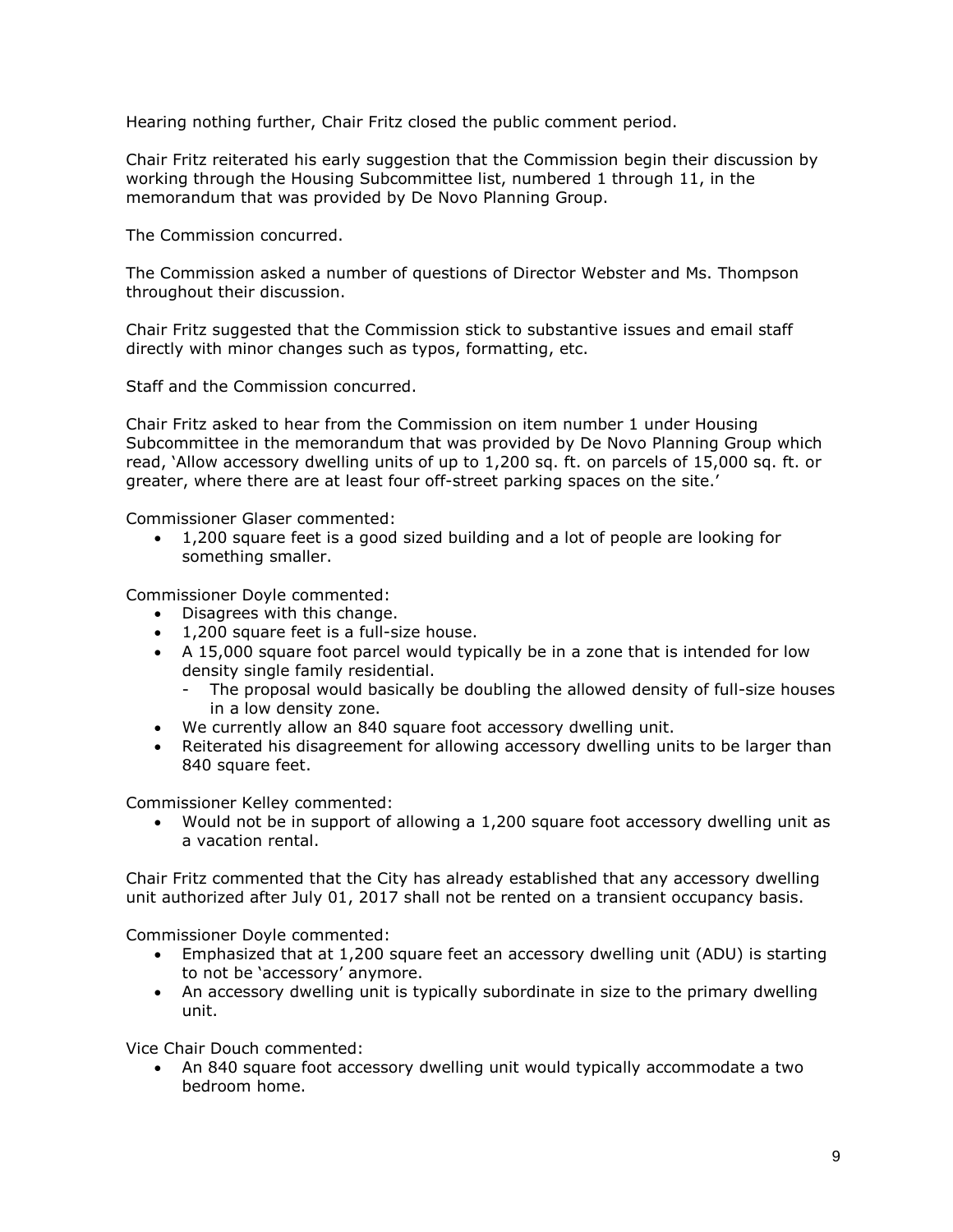Vice Chair Douch comments continued:

- A 1,000 square foot accessory dwelling unit could pretty easily accommodate a three bedroom home.
- Can understand the desirability of allowing some three bedroom accessory dwelling units if we're talking about stimulating housing options.
- Commissioner Doyle's points are important to consider.
- Believed that the language about the accessory dwelling unit being subordinate in size to the primary dwelling unit would stand.
- Somewhere in the middle seems sensible.
- Suggested 1,000 square feet in order to accommodate a three bedroom accessory dwelling unit.

Commissioner Glaser agreed that allowing larger accessory dwelling units would change the nature of the neighborhood.

Commissioner Fernandez commented that reducing the maximum size of accessory dwelling units may allow a reduction in the required number of off-street parking spaces as well.

Chair Fritz commented:

- Expressed being generally in favor of allowing larger accessory dwelling units.
- We need opportunities for larger accessory dwelling units.
- As a member of the Housing Subcommittee, we need to pull out all the stops on creating and providing as much variety in housing types as possible.
- Limiting accessory dwelling units to 840 square feet limits the options available.
- Understands concerns on density.
- We talk a lot about our need for affordable housing in this community.
	- We are always resistant in taking the necessary steps to make that a reality. Concrete action is necessary.
- Sebastopol has plenty of homes that are larger than 2,000 square feet.
- A 1,200 square foot accessory dwelling unit, on a property that has a 2,500 square foot house, would be subordinate.
- Advocates for the allowance of 1,200 square foot accessory dwelling units on lots smaller than 15,000 square feet as well.
- The addition of an accessory dwelling unit of the proposed size would substantially increase the value of the property.
- Understands concerns about density, congestion, and the like, however, it will be quite an undertaking to build a 1,200 square foot dwelling unit.
	- In reality, he did not believe that people's fears about an urban nightmare would be realized.
- We need to take significant steps here.

Commissioner Doyle commented:

- There are a lot of things in here, outside of accessory dwelling units, that are aimed at increasing housing availability and opportunity for ownership.
- The State no longer allows for discretionary review of accessory dwelling units which he strongly disagrees with.
- The City used to have very reasonable discretionary review guidelines for accessory dwelling units.

Commissioner Glaser commented:

• Accessory dwelling units increase the number of available rental units which is a desirable target.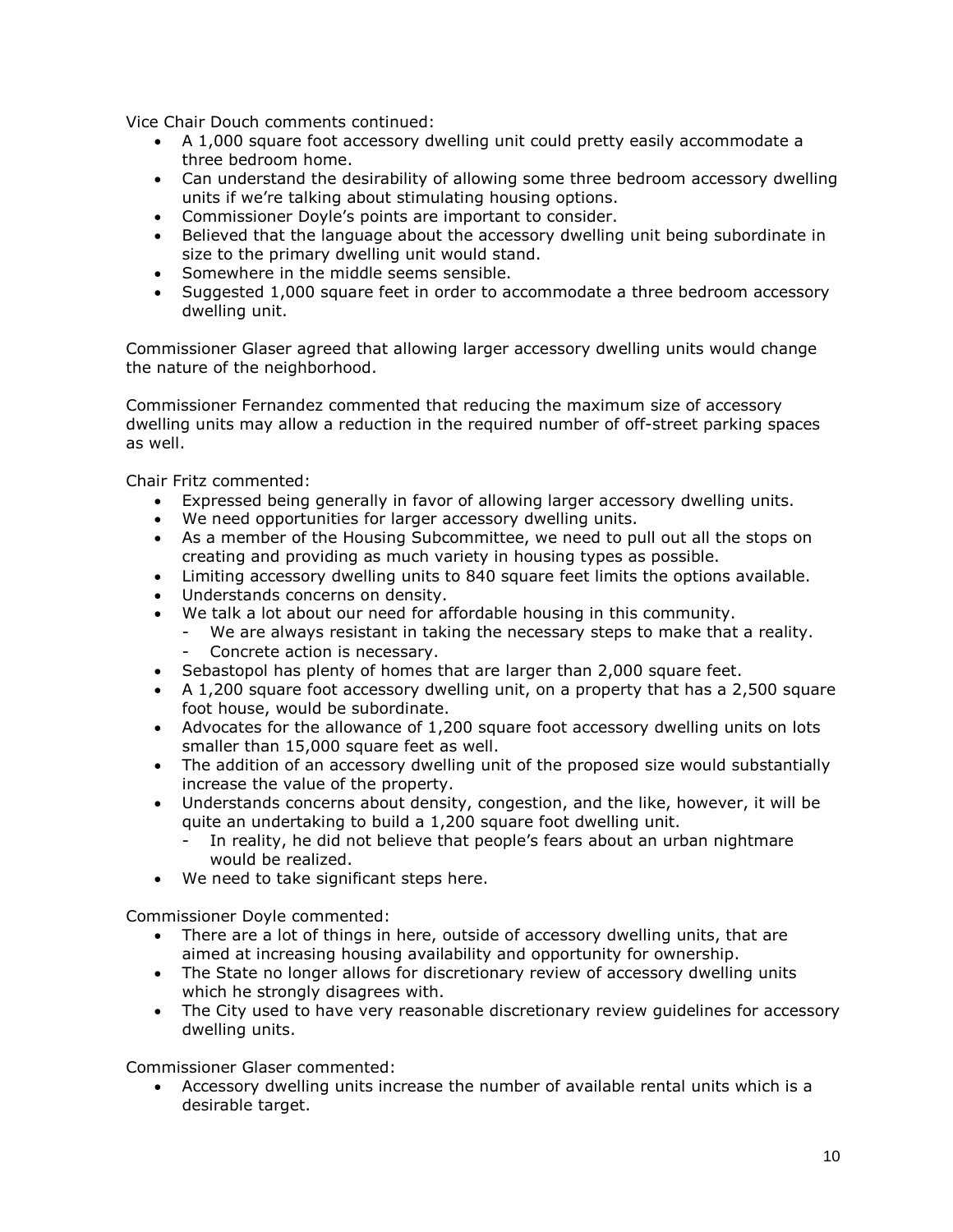Chair Fritz commented:

- Agrees with Commissioner Doyle on this package including the consideration of other options to increase our ability to build more housing.
- Most of our city is pre-developed.
- There are not a lot of lots available for some of the items that are being considered.
- Accessory dwelling units provide a lot of potential.
- Does not think that this change will result in an onslaught of development.

Commissioner Kelley commented:

- Expressed being uncomfortable with 1,200 square foot accessory dwelling units, especially with reductions in setbacks, parking requirements, etc.
- Expressed a concern over the impacts from accessory dwelling units.
- May be able to support accessory dwelling units that are a bit larger than 840 square feet.
- Would like to hear how the City Council feels about this.
- This discussion is premature.

Commissioner Doyle commented:

- This package includes a lot of changes to increase our density.
- Does not understand why it all has to be done at once.
- Would be more supportive of not being so radical and seeing how things develop over time.
- Did not think that the Commission would be able to take the time to give every one of these sections the proper review they respect.

Ms. Thompson commented that she could look into options for allowing other types of units and get back to the Commission.

Chair Fritz asked Ms. Thompson about the graduated concept that was introduced by Ms. Lustig.

Ms. Thompson responded:

- Can explore the graduated concept.
- Offered to produce a tally of the various lots in town to see what the potential accessory dwelling unit development could be, based on a graduated concept, when bringing the new Zoning Map to the Commission.

Vice Chair Douch suggested that the Commission table this discussion in that the other sections that they have to discuss may have incremental impact on their thinking here. Doing so would also allow De Novo to return with the information mentioned.

Commissioner Fernandez concurred.

The rest of the Commission concurred as well.

Chair Fritz asked to hear from the Commission on item number 2 under Housing Subcommittee in the memorandum that was provided by De Novo Planning Group which read, 'Reduce setback requirements for detached two-story accessory dwelling units to be the same as one-story accessory dwelling units (current Code requires two-story units to meet the same requirements as the main house, but also requires a lower height).'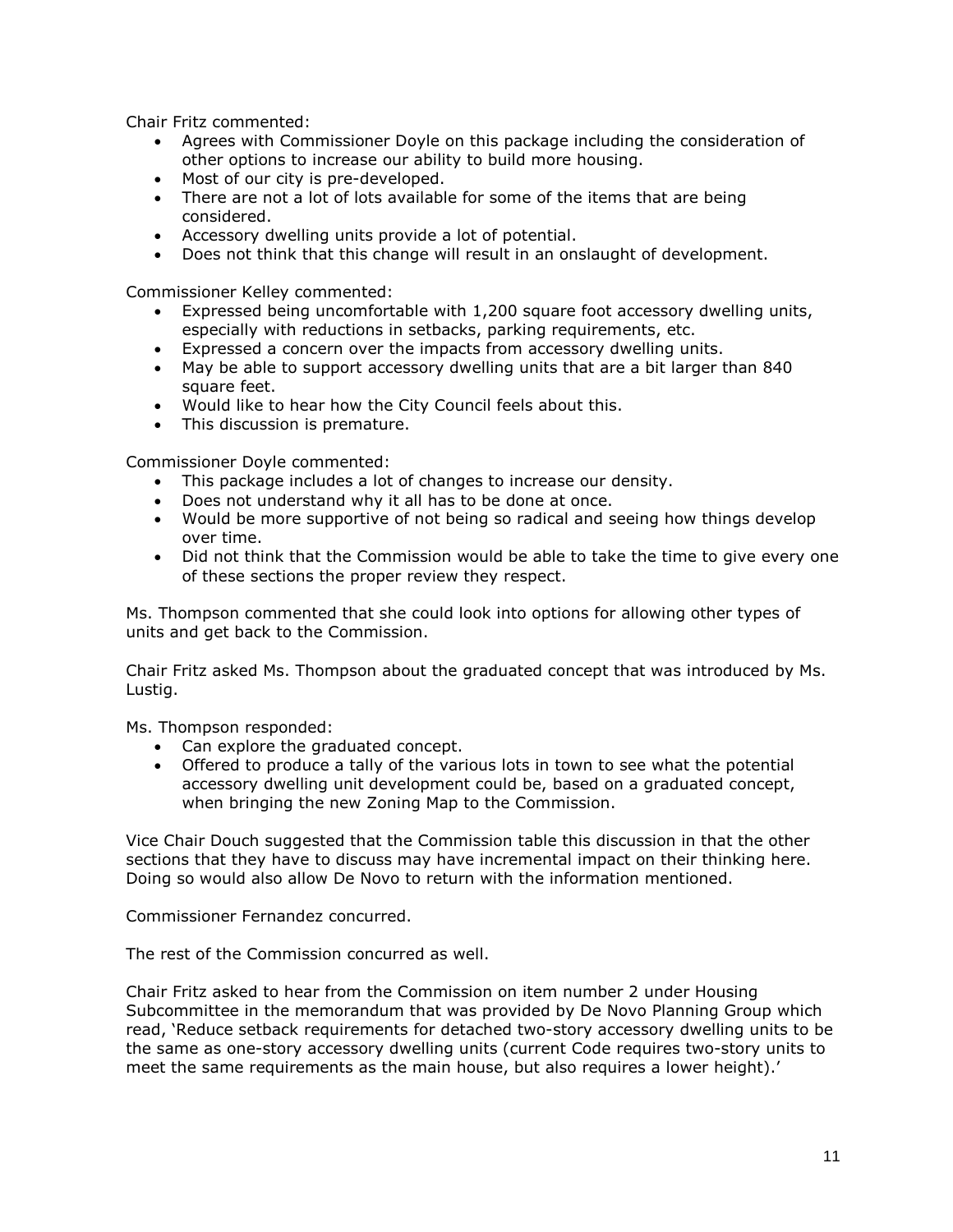Commissioner Doyle commented:

- Expressed being opposed to this due to their being no opportunity for discretionary review.
- Believed strongly that we should keep what we have.

Vice Chair Douch and Commissioners Fernandez and Kelley concurred with Commissioner Doyle.

Chair Fritz commented:

- Expressed being supportive of this.
- Understands that he is in the minority on this.
- More housing requires serious action.
- Perhaps this should be considered in specific areas where greater density is expected.

Commssioner Glaser commented:

- Expressed being borderline on this.
- Agreed on the loss of discretionary review being unfortunate.

Commissioner Doyle asked a procedural questions.

Chair Fritz asked for further comments on Chapter 17.220 Accessory Dwelling Units.

Commissioner Glaser referred to, '6. Mobile Homes. Mobile homes shall not be used as accessory dwelling units' and commented that it should address the intent, not the nature of the use.

Ms. Thompson commented that it could be revised to reflect, 'unless on a permanent foundation.'

The Commission concurred.

Chair Fritz commented:

- The wording under 'D. 4. Architecture' is meaningless and isn't particularly enforceable.
- Accessory dwelling units should not be required to be miniature versions of the main house.
- This language could be unintentionally problematic.

Commissioner Glaser commented:

- Understands why the language is there.
- The language is pretty nebulous.
- Expressed being in agreement with Chair Fritz in that he would not object to removing the language.

Commissioner Doyle commented:

- Agrees with Chair Fritz in that an accessory dwelling unit should not need to match the architecture of the primary residence.
- Due to there being virtually no discretionary process, this language would seem to provide some sort of quality control.
- Expressed being hesitant to remove the language.
- Wants the language to remain.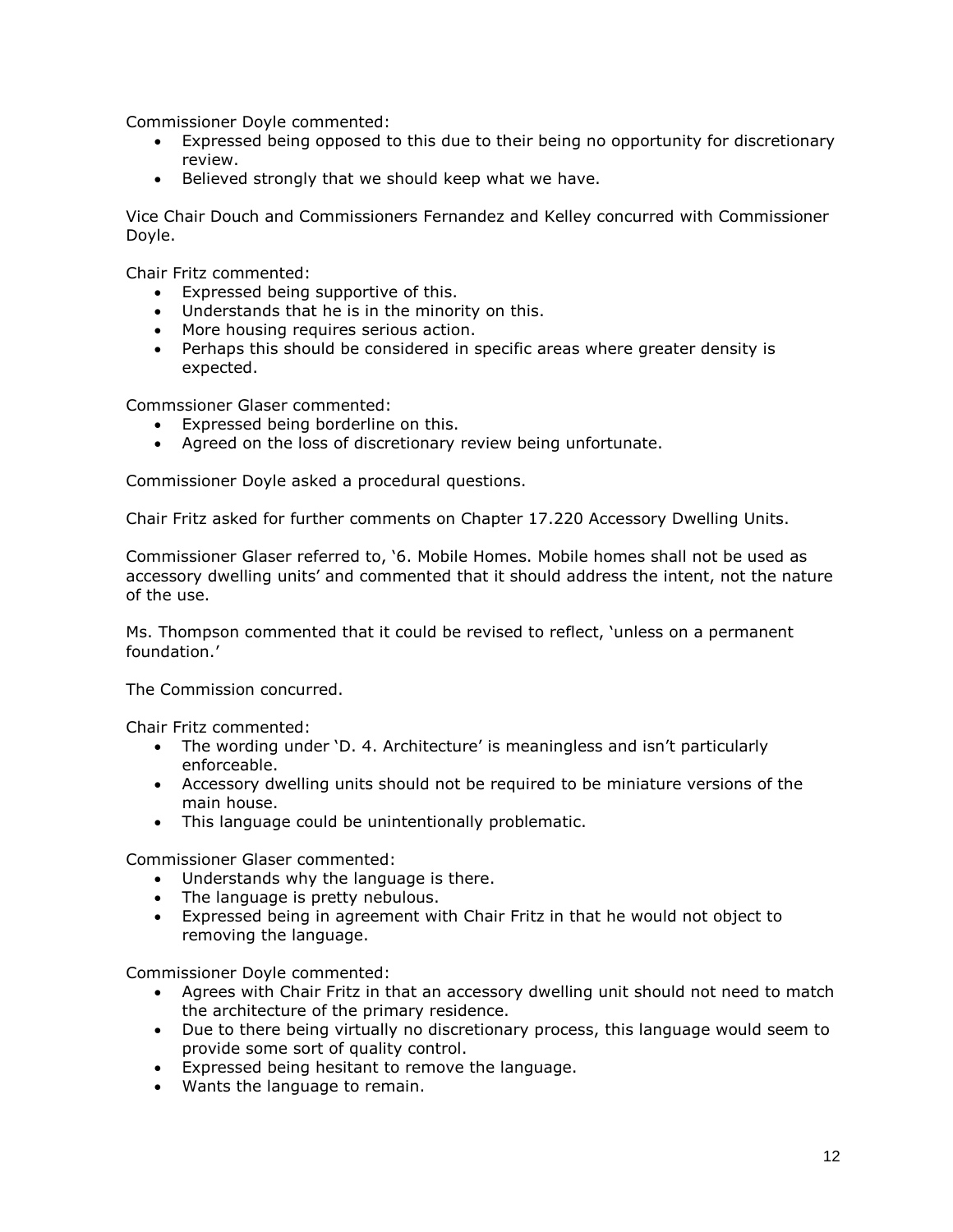Commissioner Fernandez commented:

• It is important to leave the language in there given that there is no other type of discretionary review allowed.

Chair Fritz commented:

- Deduced that his suggestion to remove the language was not favored by the Commission.
- Given public comment on fees, is there something that the Commission wants to say in an attempt to make the process more affordable.

Director Webster commented:

- Fees are addressed under State law and that is what is reflected herein.
- Generally speaking, the Council sets fees.
- Fees are not typically dealt with in the Zoning Ordinance.
- Part of what the Housing Subcommittee will present to the Council next week will include a discussion related to fees.

Commissioner Kelley commented:

- Supports anything that can be done to reasonably reduce fees.
- Understands that the fees are used to support the City operationally, as well as infrastructure, etc. which is important.

Chair Fritz asked to hear from the Commission on item number 3 under Housing Subcommittee in the memorandum that was provided by De Novo Planning Group which read, 'Consistent with new General Plan density standard changes, reduce minimum lot sizes and widths in single family residential zones as follows: a. In RA district, change minimum lot size from 20,000 to 18,000 sq. ft. and minimum lot width from 100 feet to 80 feet. b. In RSF-1 district, change minimum lot size from 10,000 to 8,000 sq. ft. and minimum lot width from 80 feet to 70 feet. c. In RSF-2 and RD, change minimum lot size from 6,000 to 5,000 sq. ft. and minimum lot width from 60 feet to 50 feet.'

Commissioner Doyle commented:

• While the concept is good, the proposed renaming of zoning districts does not make sense.

Chair Fritz agreed that the proposed renaming was too confusing.

Commissioner Doyle commented:

- Suggested that the districts be renamed per the following:
	- RE, which has a minimum lot size of 1 acre would become R-1A (Residential, 1 acre).
	- All of the other residential districts would be the corresponding letter followed by the number of square feet divided by 1,000.

Commissioner Glaser commented:

- Cited RD (Duplex Residential) as an example and objected to specifying the type of housing.
- Developing what the form of housing will be to achieve the density is not necessary.

Chair Fritz commented:

• It is hard to decide what the appropriate development standards are without knowing where these properties are located.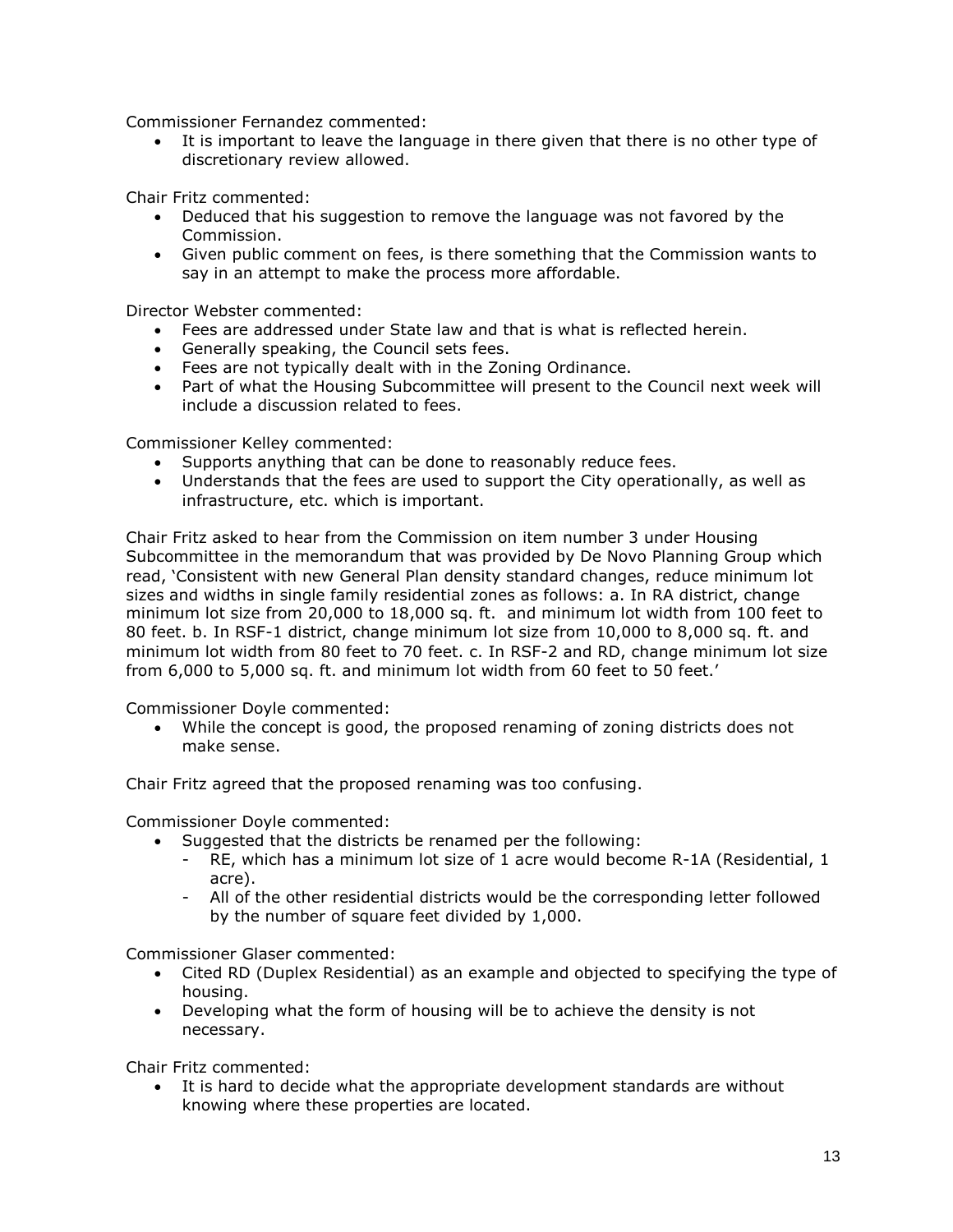Chair Fritz comments continued:

- Seeing the updated Zoning Map would be helpful.
- Sebastopol has a lot of residential zoning districts for as small as it is.

Ms. Thompson commented:

• They are not anticipating huge changes when they return with the updated Zoning Map.

Commissioner Glaser commented:

• It would be a good idea for us to provide relief space in between the numbering of these zoning districts.

The Commission concluded that they were okay with changes as drafted.

Chair Fritz asked to hear from the Commission on item number 4 under Housing Subcommittee in the memorandum that was provided by De Novo Planning Group which read, 'Consider a new small lot single-family zone and apply it to existing smaller-lot areas. Requirements may include 4,000 sq. ft. minimum lot size, 40-foot minimum lot width, and reduced setbacks, such as 15' front, 20' rear, and 4' side setbacks.'

Commissioner Glaser commented:

• Because a single-family home can be sold for a lot more than an attached home, the Commission should be mindful that some developers may try to construct homes with the smallest amount of space in between them as they can get away with.

Commissioner Doyle commented:

• Generally speaking, higher density areas should be closer to the city center.

Commissioner Glaser concurred.

Chair Fritz commented:

- Would like to see some opportunities for allowing townhouse development.
- There could be opportunities around our downtown on lots less than 25 feet wide.

Commissioner Kelley commented:

• Expressed being uncomfortable with reducing the side setback to 4'.

Commissioner Fernandez expressed being in agreement with Commissioner Kelley.

Commissioner Doyle commented:

- This is consistent with our typical formula for side yard setback of 10% of lot width.
- Expressed being fine with the 4' side yard setback when trying to have smaller lots with increased density.

Commissioner Glaser, Vice Chair Douch, and Chair Fritz commented that he they were fine with a 4' side yard setback as well.

Chair Fritz commented that he was fine with the entirety of item 4 as proposed.

The majority of the Commission concurred.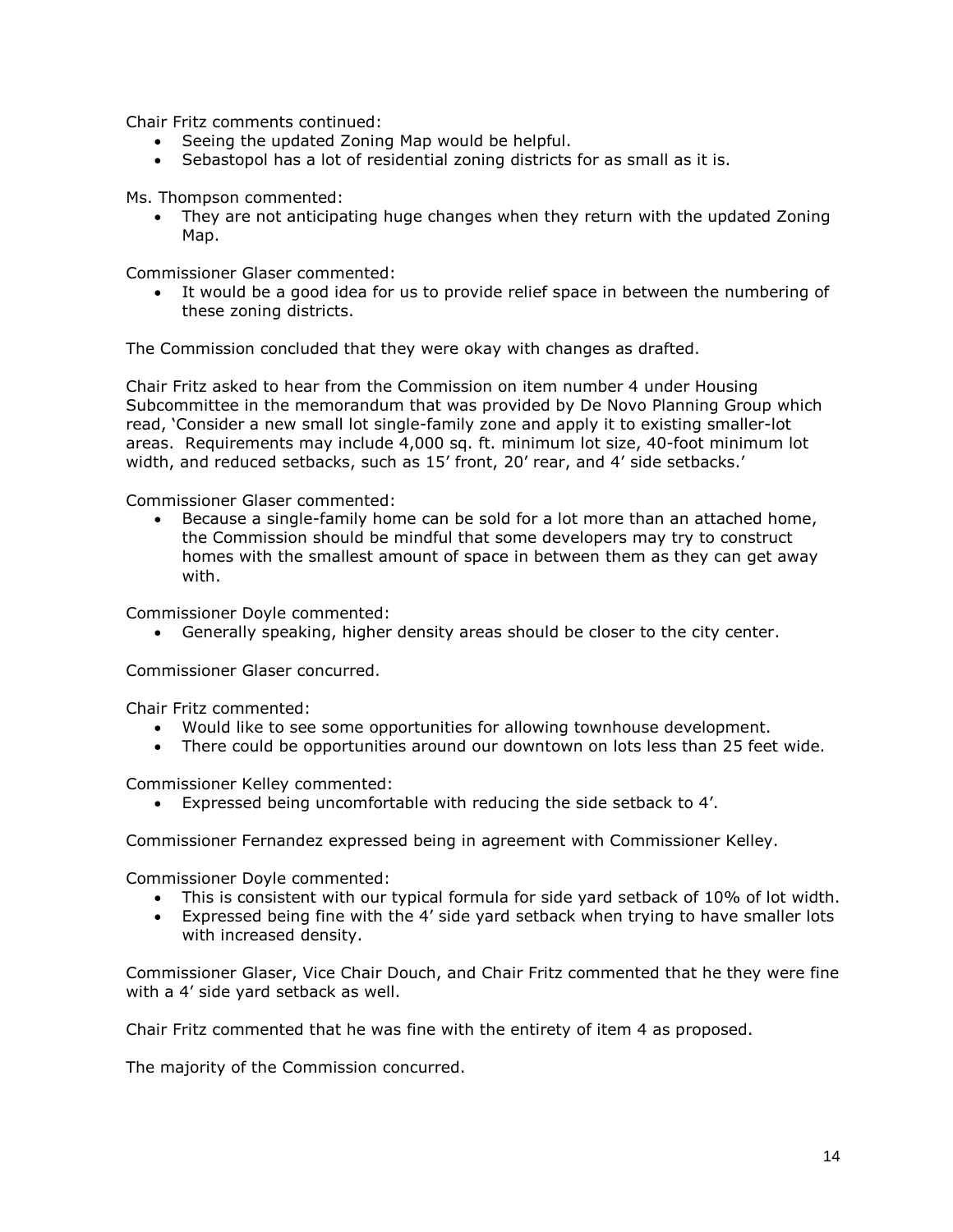Chair Fritz asked to hear from the Commission on item number 5 under Housing Subcommittee in the memorandum that was provided by De Novo Planning Group which read, 'Allow the Small Lot Subdivision provisions to apply to Medium and High Density areas (presently limited to RSF-1, RSF-2, and RD districts). Use of these provisions may incentivize projects in the higher density residential zones.'

Commissioner Doyle commented:

• Expressed being in total agreement with it.

Commissioner Kelley commented that she was okay with this if it would apply to high density areas and not medium density areas.

Chair Fritz commented that it would be helpful to see where these parcels are in town.

Ms. Thompson surmised that the Commission is generally fine with extending the provisions to the medium and higher density areas but want to know where the small parcels are.

The Commission concurred.

Chair Fritz asked to hear from the Commission on item number 6 under Housing Subcommittee in the memorandum that was provided by De Novo Planning Group which read, 'Eliminate the constraining unit square footage standards in the Small Lot Subdivision chapter of the Zoning Ordinance. These appear to act as a disincentive to use of the Small Lot Subdivision provisions.'

Chair Fritz referred to Chapter 17.230 Small Lot Subdivisions and suggested that, '17.230.020 Lot Configuration and sizes required. 2. b.' be revised as follows, 'Lot sizes can range from 1,500 square feet or more.'

The Commission concurred.

The Commission agreed to strike, '17.230.020 Lot Configuration and sizes required. 2. a.' entirely.

Ms. Thompson commented that she would change '17.230.020 Lot Configuration and sizes required. 2. b.' to '3.' as it is more of a standalone item.

Commissioner Doyle commented:

• Referred to 17.230.110 Findings for approval of small lot subdivisions. B. and suggested that it be revised to reflect something having to do with compatibility with existing adjacent development to give the Commission some discretion.

The Commission concurred.

Commissioner Fernandez asked about the use of the word, 'convenience' under 17.230.110 Findings for approval of small lot subdivisions. C.

Ms. Thompson commented that she would look into that.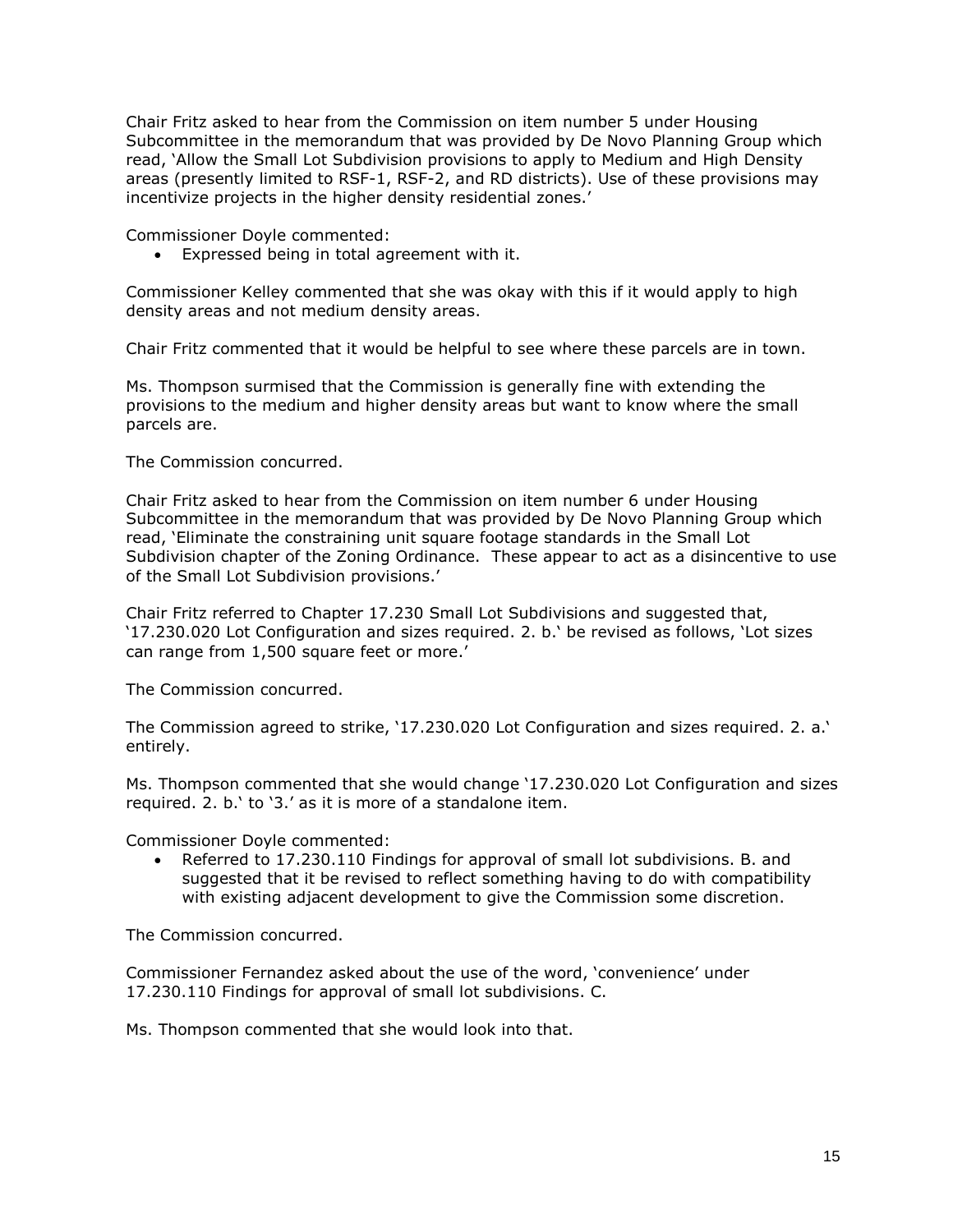On the point about townhouses and required side yard setbacks, as raised by Chair Fritz, Ms. Thompson commented:

• Can add a footnote to the zoning table that addresses that setbacks are intended to apply to the entire structure, not to the individual parcels. This would allow people wishing to develop townhouses to not have to go through the Small Lot Subdivision process.

Commissioner Doyle commented:

• Suggested that the language could read either a 4' side yard setback, or 0' if attached single-family units.

Chair Fritz concurred.

Commissioner Glaser commented:

• If the intent is to have a cumulative 8' setback between units, we would have to ensure that we would not wind up with a 0' setback on one side and a 4' setback on the other.

Chair Fritz asked to hear from the Commission on item number 7 under Housing Subcommittee in the memorandum that was provided by De Novo Planning Group which read, 'Change the definition of 'mixed-use' development to decrease the proportion of commercial space required in mixed-use developments in selected non-residential zones from 25% to a lower percentage, or change the requirement to be for ground-floor, street-front commercial to a specified depth such as 30 feet.'

The Commission expressed being in support of the proposed.

Chair Fritz asked to hear from the Commission on item number 8 under Housing Subcommittee in the memorandum that was provided by De Novo Planning Group which read, 'Rather than requiring mixed-use, allowing housing-only development in selected commercially-zoned locations (where there is a high proportion of existing residential uses, such as South Main, Healdsburg Avenue, Petaluma Avenue). So, this could apply to the O and CO zones.'

Chair Fritz commented:

- Expressed being interested in allowing this by-right in some areas.
- Suggested the possibility of creating an overlay zone which could allow housingonly development in selected commercially-zoned locations.

Commercial Fernandez commented:

• Referred to 17.25.030 Development standards. B. 3. and requested that the term, 'strip commercial' be defined.

Ms. Thompson responded in the affirmative.

Chair Fritz asked to hear from the Commission on item number 9 under Housing Subcommittee in the memorandum that was provided by De Novo Planning Group which read, 'Via a Use Permit, allow housing-only development in other non-residential districts if certain findings are made---like will not create substantial adverse effect on street-front commercial vitality, will be compatible with adjacent uses and development, etc.'

The Commission agreed that number 9 was similar to number 8 and expressed being in support of the proposed.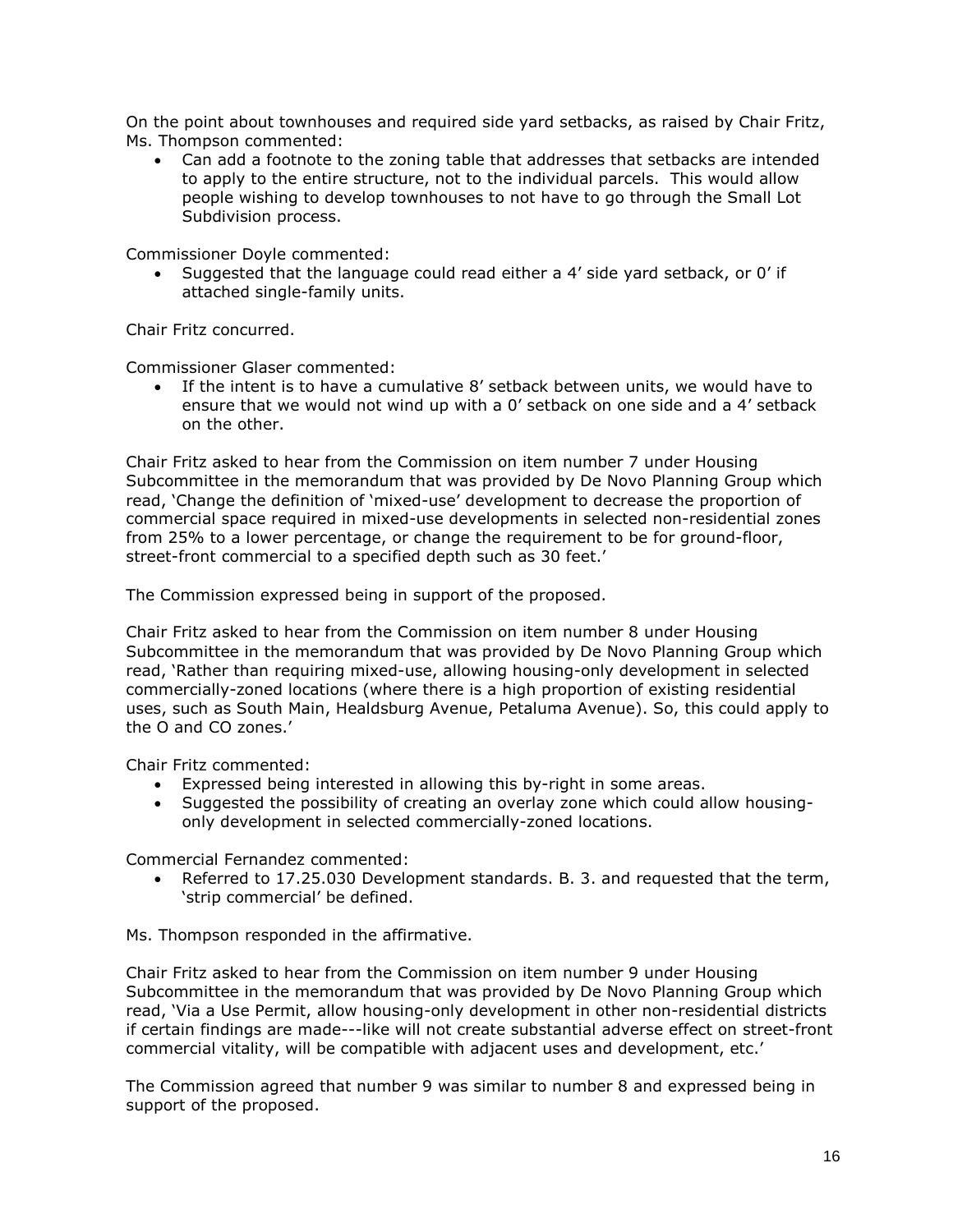Chair Fritz asked to hear from the Commission on item number 10 under Housing Subcommittee in the memorandum that was provided by De Novo Planning Group which read, 'Parking Requirements: a. Reduce 1-bedroom parking requirement from 1.5 spaces, to 1.25 spaces. b. Reduce 2- to 3-bedroom parking requirement from 2.0 spaces, to 1.75 spaces. c. Reduce 4+-bedroom parking requirement from 3 spaces, to 2.75 spaces. d. Reduce senior housing requirement from 0.75 spaces, to 0.5 spaces per unit. e. Reduce assisted living requirement from 1 space per unit for the first 25 units, and .75 spaces per unit thereafter, to .5 spaces per unit. f. Increase downtown residential parking discount from 20%, to 30%. g. Increase allowed compact parking proportion from 40%, to 50%. h. Allow tandem parking for all single-family, and for multi-family development if spaces are assigned. i. Allow street-front parking to count towards multi-family parking requirements.'

Vice Chair Douch commented:

• Items a through d seems like arbitrary reductions as a way of easing the parking requirements which is difficult to evaluate.

Chair Fritz commented:

- Feels similarly to Vice Chair Douch.
- Generally, parking requirements are often kind of random and without much thought being put into it.
- Not sure that the requirements before were any less arbitrary.

Commissioner Glaser commented:

- Expressed being on both sides.
- There is no right thing to do here regardless.
- From an environmental point of view everybody wants to reduce the number of parking spaces and cars on the road.
- One of the ways to reduce the number of cars on the road is to reduce available parking to make it less convenient.
- Nobody parks in their garages around here.
- Florence Avenue and Murphy Avenue are already narrow with cars parked on both sides of the street.
- We need a parking strategy for our downtown.

Commissioner Fernandez commented:

- Expressed feeling similarly.
- It is hard to evaluate the reductions as proposed.
- Items h and i should be discussed.

Commissioner Doyle commented:

- Disagrees with parking reductions.
- Increasing densities will not reduce cars.
- Our parking requirements have already been reduced a lot over the years.
- Items a and b should be left unchanged.
- Could see item c being reduced to 2.0 spaces, but leaving it unchanged is probably better.
- Would like to leave items d and e unchanged unless looked into and found to be appropriate.
- Item f should be left unchanged.
- Item g should be left unchanged.
- Item h, if assigned to same household, is okay.
- Does not support item i.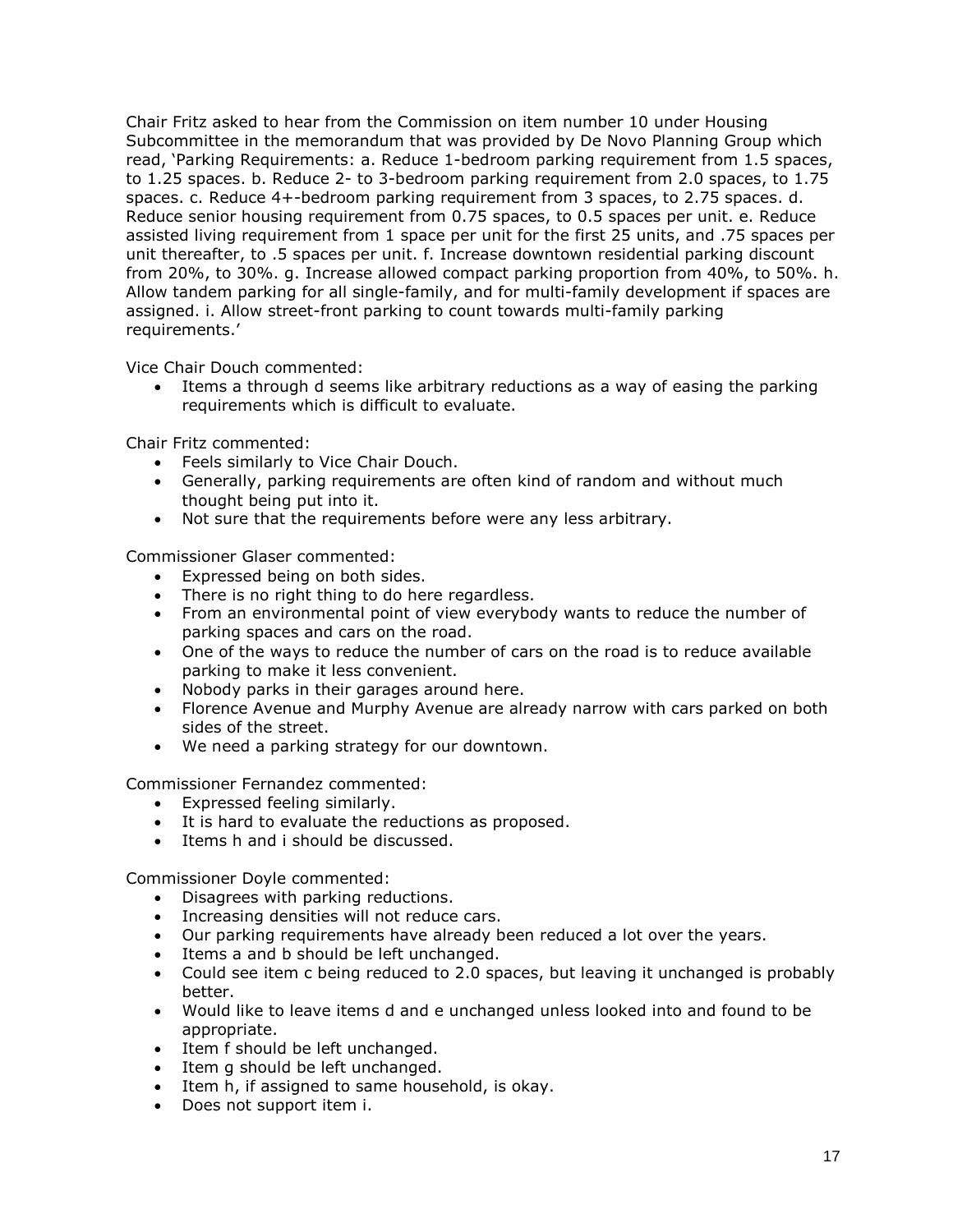Commissioner Glaser commented:

• Street-front parking comes at a cost to the City.

Commissioner Doyle commented:

• Street parking should serve as guest parking spaces, because we don't require that they're provided otherwise.

Commissioner Fernandez agreed with Commissioner Doyle on item i.

Commissioner Kelley agreed with Commissioners Doyle and Fernandez on item i and commented:

- There is a misconception that people in multi-family housing don't need as many vehicles.
- We don't live on a transportation corridor.
- Our ABAG numbers reflect that we are more of a bedroom community.
- May feel differently about allowing street-front parking to count if on a main street.

Vice Chair Douch commented:

- Generally agrees with remarks from other Commissioners.
- We are already on the low side when it comes to our parking requirements.
- There already is a mechanism in place for a reduction to the amount of required parking if the request is compelling enough.
	- With that mechanism, a reduction across the board doesn't seem to make a lot of sense.

Chair Fritz commented:

• Could offer car-share exemptions for developers wishing to reduce parking requirements.

Commissioner Fernandez commented:

• We should add reference to 'mechanical parking' as that has been requested by developers in the past, if not already included.

Director Webster commented that he believed that there was a provision already but if not one could be added.

Chair Fritz expressed being in agreement with Commission Doyle on reducing item c to 2 spaces.

Chair Fritz asked if the Commission had other comments on the topic of parking, not just as outlined in item 10.

Commissioner Glaser commented:

• Referred to Chapter 17.110 Off-Street Parking Regulations G. and H. and commented that references to subsection (B) (3) through (5) and (B)-(6) be stricken as they do not exist.

The Commission concurred.

Commissioner Glaser commented:

- References to 'Level 3' EV charging stations should be removed as he was unaware of any such thing.
- 480V outlets are not commonly used.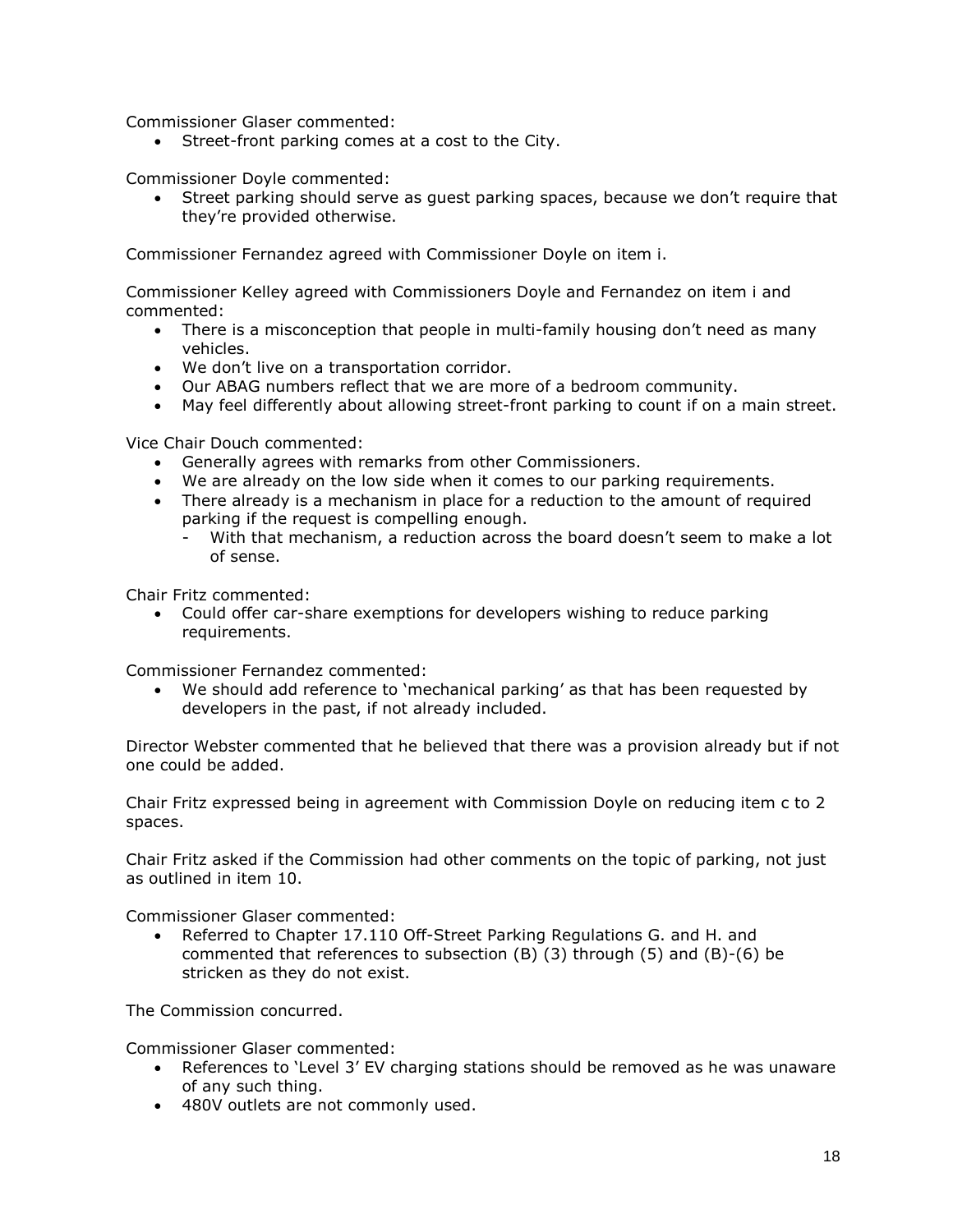Commissioner Glaser comments continued:

- With regards to EV charging stations, he suggested that the language be more about the required infrastructure and less about the specifics of the stations.
- Because there are different standards, he suggested that references to, 'standard EV charging stations' be revised.

Chair Fritz commented:

• Suggested that 17.11.040 EV charging stations, C. be rewritten to say, 'At least one EV charging station shall be accessible as required under the California Building Code.

The Commission concurred.

The Commission agreed to strike 17.11.040 D. 3. which read, 'Each Level 3 EV charging station installed beyond the minimum requirement in this SMC shall be counted as 2.5 vehicle parking spaces and the required number of vehicle parking spaces shall be reduced accordingly.'

The Commission agreed that it was best to not be too specific on the topic of EV charging as it is evolving.

The Commission agreed to continue their discussion of pre-wiring for EV charging stations at another time.

Ms. Thompson referred to item number 10 and commented:

• It sounds like the Commission generally agrees with item h, if assigned to the same household.

The Commission concurred.

Ms. Thompson referred to item number 10 and commented:

Item i, to allow street-front parking to count towards multi-family parking requirements, is not agreed upon.

The Commission concurred.

Ms. Thompson commented that she did not have a clear understanding of the consensus for items a through g.

Vice Chair Douch commented that the consensus was to leave items a through g unchanged.

Chair Fritz commented that some had expressed support for reducing item c to 2.0 spaces.

Vice Chair Douch commented that he could be okay with that due to the small number of properties it could apply to.

Commissioner Kelley commented that she could go along with it, even though she doesn't like to reduce requirements.

Commissioner Fernandez commented that item c should be left a 3 spaces.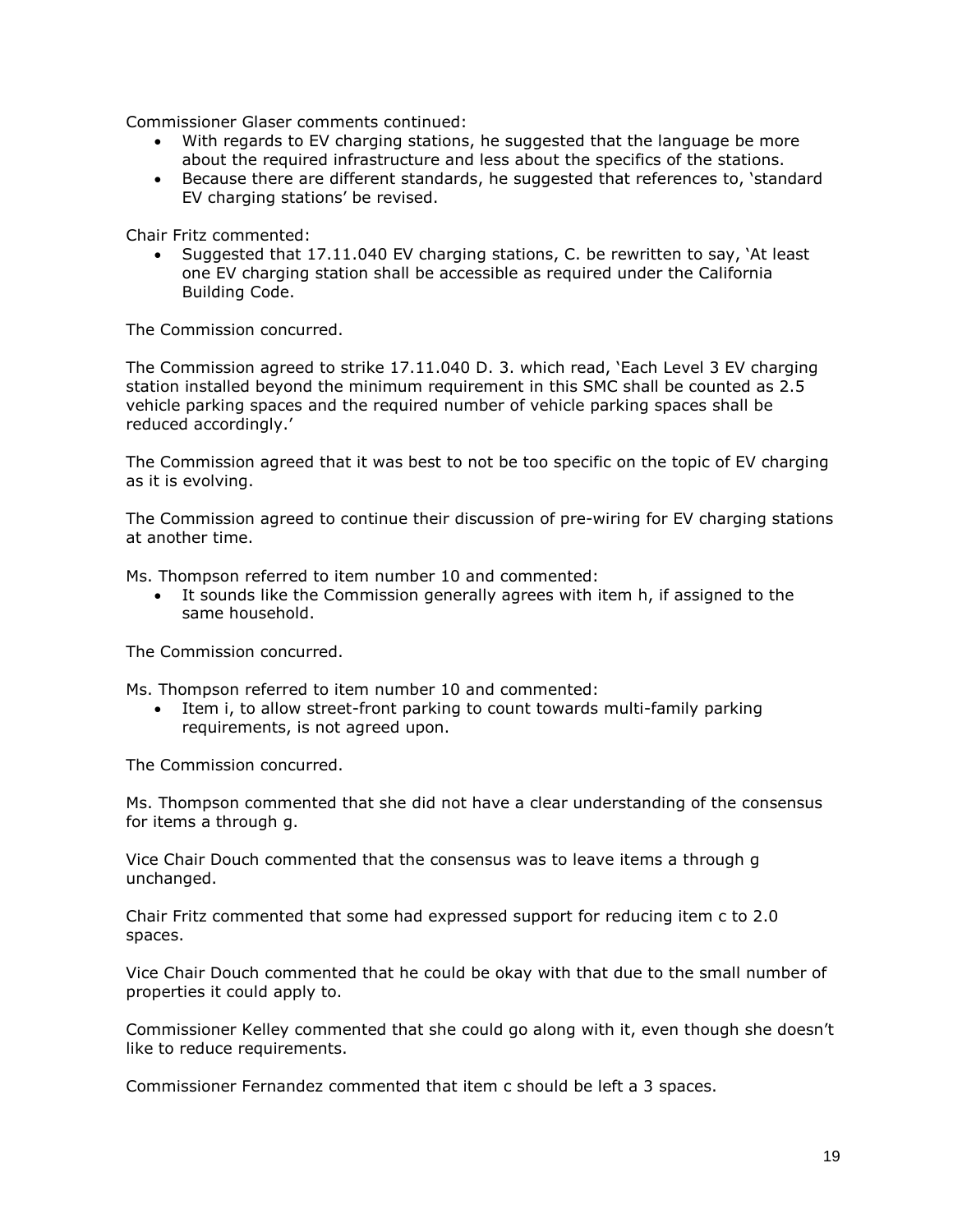Chair Kelley asked a member of the public if she wished to comment on parking requirements for senior housing.

Chair Fritz reopened the public comment period.

ila Benavidez-Heaster, Bodega Avenue, commented:

- It looks like we have a greater need for parking.
- Just because a resident doesn't have a car, doesn't mean that a car isn't there.
	- It is really important to understand this, especially when it comes to senior housing.
	- Seniors often have caretakers, medical providers, ambulance and EMT's coming and going.
	- 12 people in her apartment complex have passed away just this year and there are three more who may not make it through December.
	- Visitor parking, group visits, special events, and classes compress the issues surrounding parking and traffic as well.
- Commended the Commission and staff for all of their exceptional work.
- Has not heard any discussion on workforce housing.
- After the recent fires, she expressed a great concern over the discussion surrounding 0' setbacks.
- It is important to recognize that we are lacking the infrastructure to accommodate all of this development.
- Feels like too much.

Commissioner Glaser commented:

• Staffing is usually substantial when it comes to senior housing.

Director Webster commented that the standard intends to account for that fact in a simple way.

Hearing nothing further, Chair Fritz closed the public comment period.

Commissioner Doyle surmised that items a though g will stay as is, item h is accepted, and item i is rejected.

Chair Fritz commented that he supports item i.

Commissioner Fernandez noted inclusion of a reference to 'mechanical parking' being allowed as well.

The Commission concurred.

Commissioner Doyle commented that the in-lieu fee is intended for a centralized parking structure in the downtown and should be explicit to that fact.

- Expressed being against collecting an in-lieu fee for bicycle and pedestrian improvements as stated herein.
- An in-lieu fee should not be charged until a piece of land is identified and acquired by the City with a plan to develop a parking structure.

Commissioner Glaser commented:

• Improving transit and transportation in general are just as important.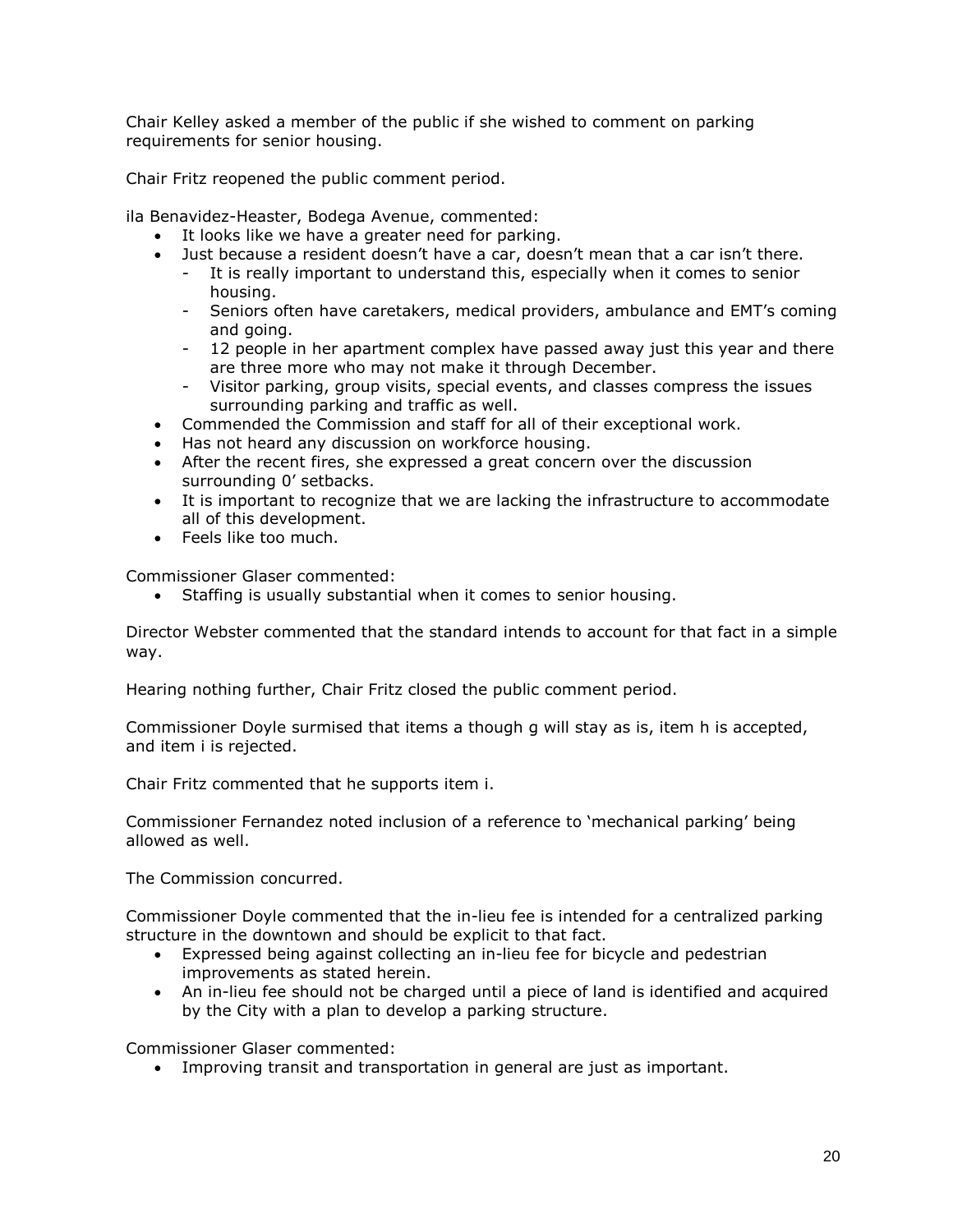Chair Fritz commented:

- Agreed with Commissioner Doyle on the purpose of the in-lieu fee.
- Once set up, developers in certain areas should be required to pay the fee rather than being given the option to provide onsite parking.

Chair Fritz adjourned the meeting at 10:20 for a brief break.

Chair Fritz reconvened the meeting at 10:25.

Chair Fritz asked to hear from the Commission on item number 11 under Housing Subcommittee in the memorandum that was provided by De Novo Planning Group which read, 'Modify Inclusionary Ordinance to allow satisfaction by use of land trust deed restriction on 20 percent of the lots/units in ownership developments.'

Ms. Goetschius, Executive Director of Housing Land Trust of Sonoma County, explained the work and mission of the Housing Land Trust of Sonoma County.

Ms. Estrella, Director of Real Estate Development for Habitat for Humanity of Sonoma County, explained the work and mission of Habitat for Humanity of Sonoma County.

The Commission asked questions of Ms. Goetschius and Ms. Estrella.

Ms. Thompson commented:

• This could be placed within the language of the ordinance as one of the ways to satisfy the requirement, rather than being an exemption.

The Commission concurred.

Mr. Love, Founder of Pendant Homes, commented:

- Working to develop at the corner of Bodega Avenue and Golden Ridge Avenue.
- Hopes to revisit exemptions for units below a certain square footage.
- Trying to build small homes here.
- Expressed being available for questions should the Commission have any.

Commissioner Doyle commented:

- Attachment C is a good start, however a comparison of in-lieu fees would be helpful.
- Sebastopol has outrageously high in-lieu fees.

Ms. Thompson responded that she would bring more information back on that.

Commissioner Kelley commented:

• One of our goals is to have economic diversity.

Commissioner Doyle commented that there needs to be a balance.

**B. ZONING ORDINANCE UPDATE:** The consultant and staff have developed supplemental potential Zoning Ordinance revisions regarding response to the Sonoma County fire emergency, and potential future emergencies, for the Commission's review and comment.

The Commission deferred discussion of this item to their next meeting.